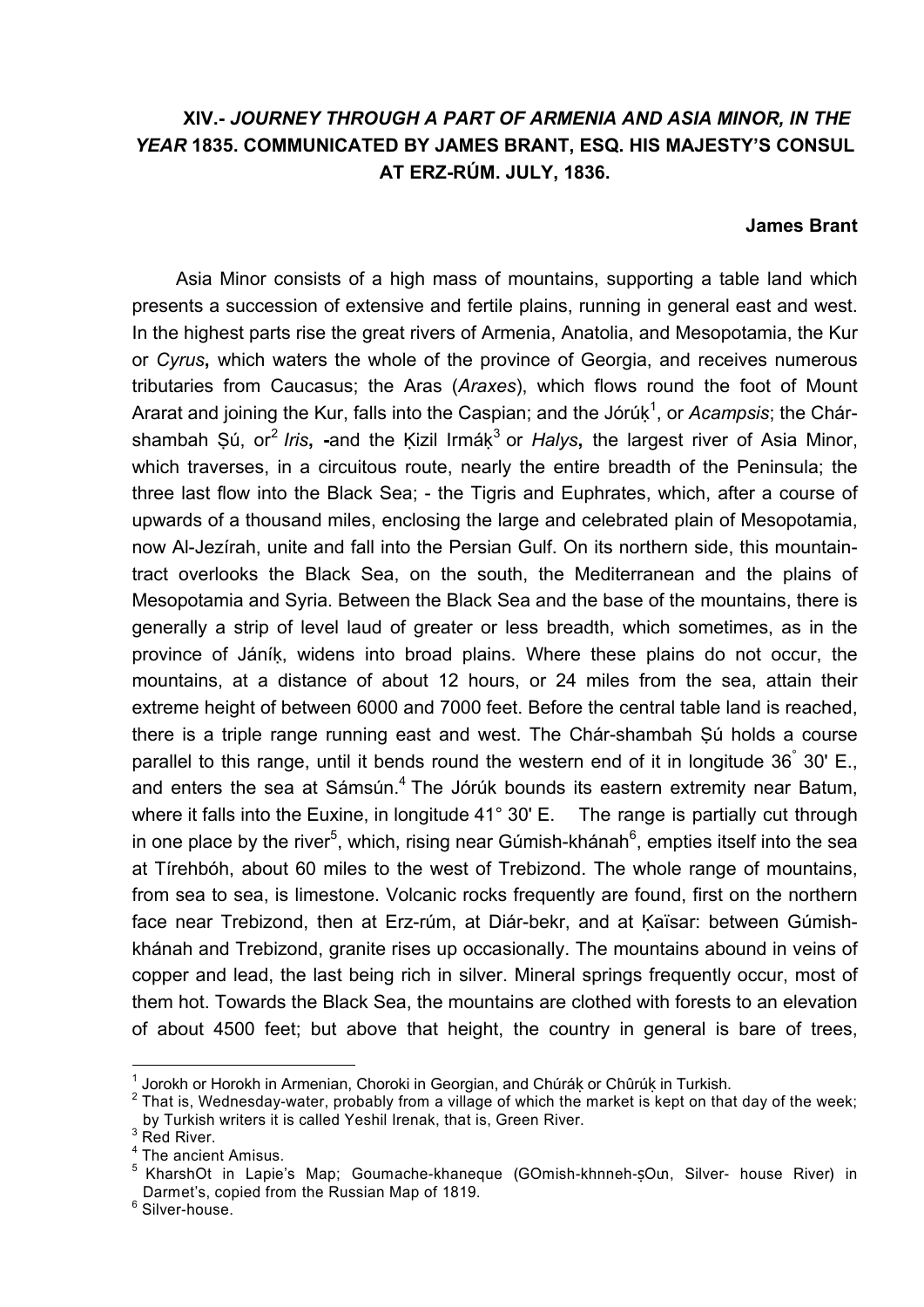although, in some recesses of the mountains, forests exist even in the central more elevated parts. The passes from the coast are numerous, but, excepting those which follow the valleys of the great rivers, they are difficult, and many are open only in summer. The soil is, for the most part, fertile, and the country well watered. The population may be considered as small in proportion to the land susceptible of cultivation.

Trebizond, situated on the southern shore of the Black Sea, has been a place of importance almost since its first foundation by the Greeks, in ages beyond the reach of authentic records. It was at this city that Xenophon reached the sea on his celebrated retreat with his 10,000 Greeks after the defeat and death of Cyrus the younger at the battle of Cunaxa in Mesopotamia. It is impossible to trace his route from Xenophon's account of the retreat, but unless the face of the country be entirely changed, the pass, by which he crossed the mountains in order to reach Trebizond, must be the same now in use, since no other is practicable in winter, and it was during that season the passage was effected by the Greeks.

At the period of the Roman dominion over Asia Minor, their trade with India is supposed to have passed through Trebizond; and in later times the Genoese brought the productions of Hindostan from Ispahan to Trebizond, and from thence conveyed them through Caffa in the Crimea, and afterwards through Constantinople to Europe.

The sovereigns of Armenia permitted the Genoese to establish a line of fortified stations through their kingdom to the frontier of Persia. Trebizond was the first, and Byazid the last, of these stations. They were between 25 and 40 miles apart, and were always in commanding and defensible positions, surrounded by solid and extensive walls, within which were quarters for the guards and shelter for the horses and merchandise of the caravans. In their progress from station to station, in order to secure their safety, the caravans were furnished with escorts, more or less numerous according to the state of the country. Baibút and Erz-rúm were two of their strongholds; and the solidity and extent of the fortifications there, and at other places, show the importance the Genoese attached to their trade; the profits of which must have been very large to have sufficed, not only to meet such immense expenses, but also to have enriched the republic.

After the expulsion of the Genoese from Caffa, about the middle of the fifteenth century, and the extinction of the independent principality of Trebizond on the capture of the city by Mahomet II., which occurred nearly at the same time, the commercial relations between Trebizond and Europe ceased entirely, and the Euxine became closed to the navigation of Christendom.

That the Black Sea has been gradually re-opened to European vessels has been owing to treaties extorted by Russia from Turkey at various periods, at the point of the bayonet; and the last treaty (that of Adrianople) finally rendered every part of the Euxine accessible to the commercial flag of all the nations of Europe.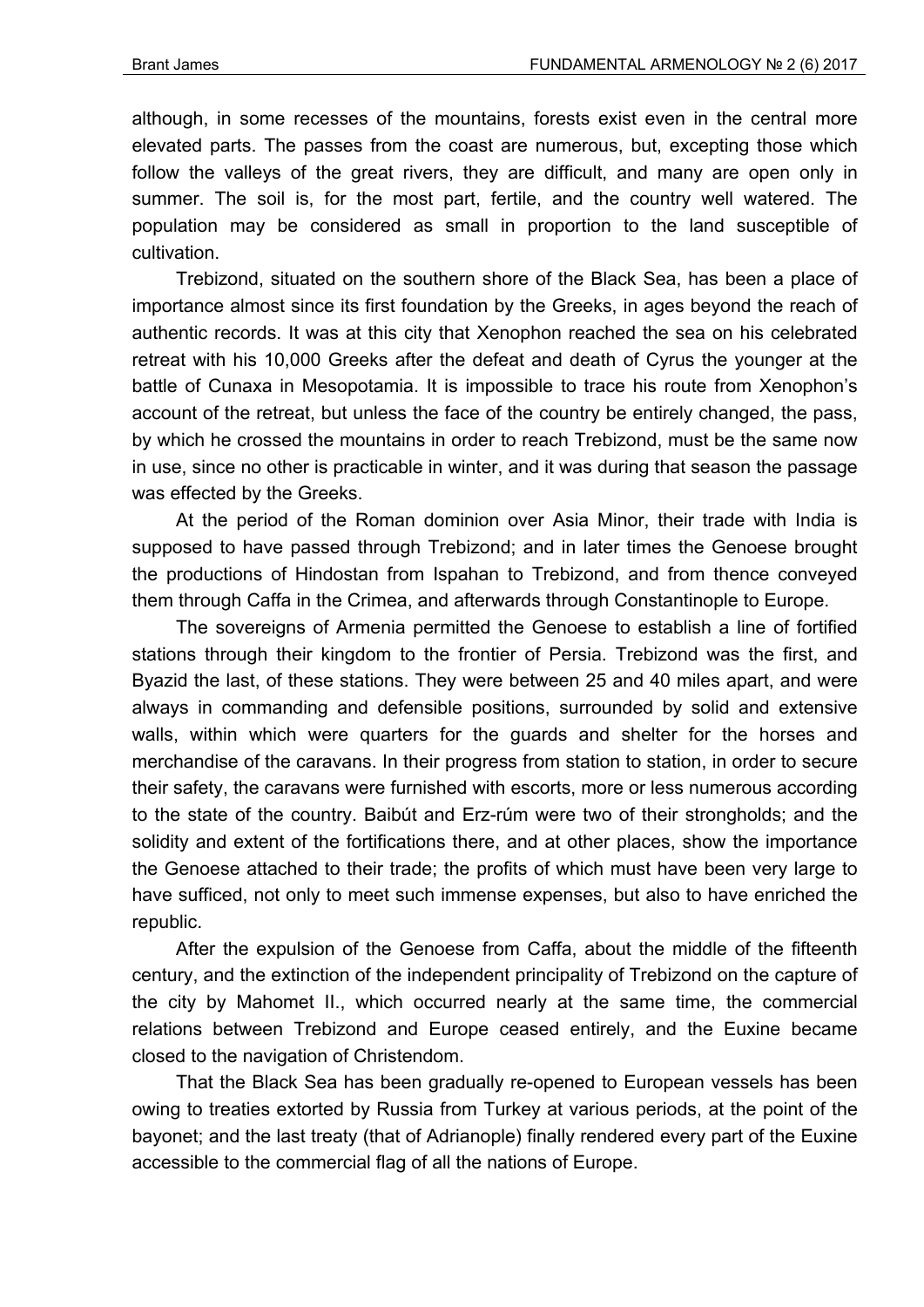The old channel of communication with India and Persia has thus been once more resumed. It is not probable, however, that it can at the present day be made available for an Indian trade with Europe, because more economical routes are now open; but that it is the most eligible channel for an intercourse with Persia and the circumjacent countries, has been placed beyond all doubt by positive results, in proof of which the rapid increase of the trade may be adduced. In 1830, only 5000 bales of European merchandise passed through Trebizond on their way to Persia, while in 1835, nearly 20,000 proceeded by the same track to the same destination.

There are no remains in the city, nor in the neighbourhood, of buildings of a more remote age than the Christian era. The number of churches is great; for independent of nearly twenty churches and chapels still retained for the service of the Greek Church, almost all the mosques have been Christian churches. The handsomest is that of Santa Sophia, which is situated a mile to the west of the city; it is still in a good state of preservation externally, and although it has been converted into a mosque, it is seldom used by the Mohammedans.

The town is built on the slope of a hill facing the sea; part is surrounded by a castellated and lofty wall, and is in the shape of a parallelogram. On either side of the walled portion of the city is a deep ravine, filled with trees and gardens, and both ravines are traversed by long bridges. Overlooking the city is a citadel, which is rather dilapidated and neglected; it is commanded by neighbouring heights. The gates of the city are closed at sunset, and the walls are in sufficient preservation to serve as a defence against an attack by troops unprovided with artillery. Many fragments of marble and of inscriptions, remains of more ancient structures, are worked into the walls. Over one of the principal gates is a long inscription, which refers to a Christian bishop and one of the emperors of Constantinople; it is evidently not in its original position. The walls and citadel are generally, and no doubt justly, attributed to the Genoese.

Below the town is a small port, intended probably for row-galleys. The beach between the city and the sea was enclosed by the walls of the town on both its sides, being prolonged till they joined the quays. The port was thus rendered inaccessible by land, except from the town, and the communication between them could not be interrupted. The quays were of masonry, and surrounded the whole port, leaving only a narrow entrance: the upper parts have been washed away, but enough of the masonry remains under water to break the violence of the sea, and to give protection to boats and small craft by which the port is still frequented.

There is no port for ships; a small open bay at the eastern extremity of the town is used as an anchorage during the summer. After the autumnal equinox, the Turkish and European vessels resort to Platana, an open roadstead about seven miles to the west of Trebizond. But British vessels anchor at all seasons at Trebizond; and the anchorage there, in winter even, appears to be quite as secure as that of Platana. The bottom is excellent holding ground, and with good ground-tackle, a ship would ride safely in the heaviest weather. The high mountains covered with snow prevent the wind from blowing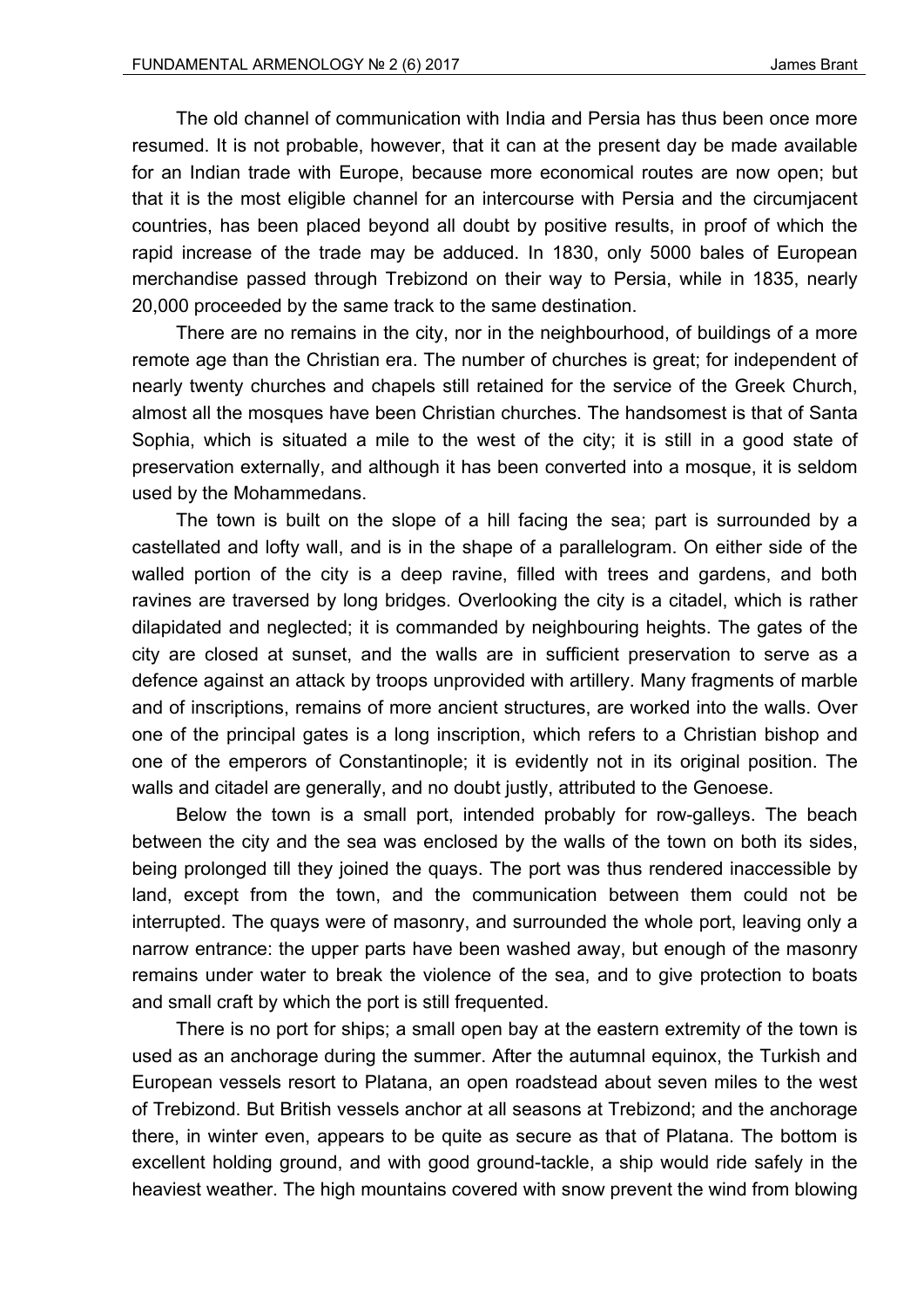home on this coast; and during the severest gales there are, at short intervals, lulls of wind and sea, and there seldom is a night during the whole year in which the wind does not blow off the land.

The houses of the town contain for the most part a ground-floor alone; and all having a yard or a garden with a few fruit trees, scarcely a house is visible from the sea, and the town has the appearance of a forest when the trees are in leaf.

The city contains between 25,000 and 30,000 inhabitants. The Greeks may be estimated at 3500 to 4000, the Armenians at 1500 to 2000, and the Mohammedans at 20,000 to 24,000. The walled part of the city is inhabited solely by the latter; and that portion without the walls contains the Christian population, some Mohammedan families, as well as the bazars and khans. The natives of all sects, whether Christian or Mohammedan, are unfriendly to Europeans, and are an ignorant, rude, and bigoted race.

From the period of the expulsion of the Genoese and the capture of Trebizond by the Turks, its commerce dwindled into insignificance; and previous to 1830 it consisted in the export of a few products of the country to Constantinople; in the import of iron from Taganrog, a Russian port in the sea of Azof; and in a traffic with Abassah carried on in small craft, which transported salt, sulphur, lead, and considerable quantities of the manufactures of Turkey, receiving in exchange from the uncivilized tribes of the Caucasus their various raw productions, as well as a great number of male and female slaves.

The blockade of the coast of Abassah by the Russians, with a view to the subjugation of the Caucasian tribes, and to the extinction of the traffic in slaves, has annihilated the trade between Abassah and Trebizond; and the native merchants have since turned their attention towards that of Constantinople, which has, in consequence, increased, together with the consumption of European manufactures.

The country immediately around Trebizond has few productions,-objects of a commercial exchange with Europeans. Tobacco, bees'-wax, hazel-nuts, honey, butter, and kidney-beans, are exported from thence to Constantinople. The neighbouring mountains abound in rich veins of copper and lead ores, but the system of working mines in practice prevents the development of this rich source of national wealth.

The present importance of Trebizond is derived almost solely from its being the most convenient point of debarkation for merchandise destined for Armenia and Persia; but it is not improbable that a relaxation on the part of the Turkish government with regard to monopolies, and a change in the tarif now in operation in Georgia, may one day occasion Trebizond to become an interesting commercial mart, independent of its transit trade to Armenia and Persia.

I embarked at Trebizond on the  $19<sup>th</sup>$  May, 1835, in a galley, and kept along the shore to the Russian frontier, a distance of 60 hours, or as many leagues, passing in succession the districts of Yomurah, Surmenah, О'f, Rízah, and Lázistán. All these,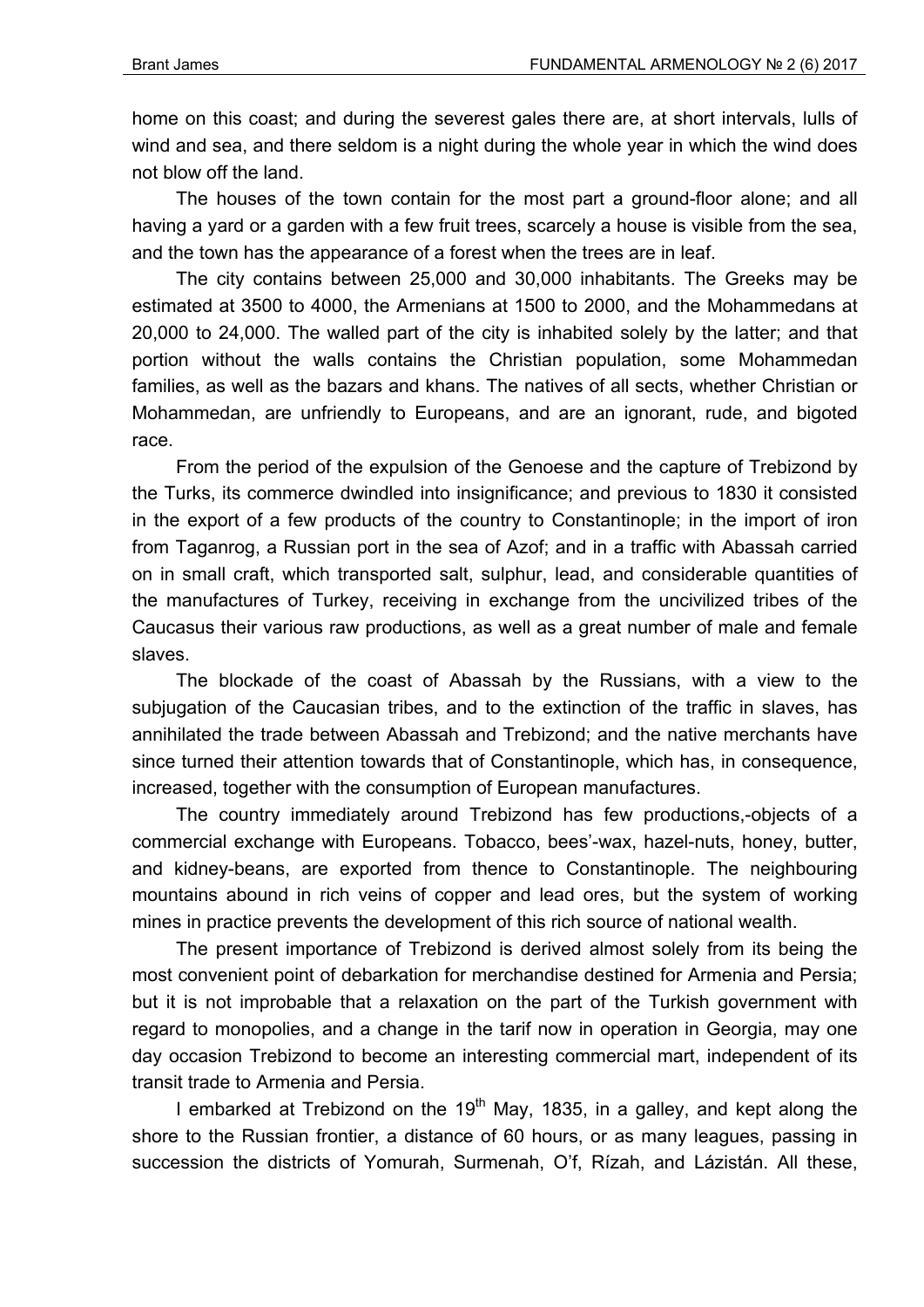however, except O'f, are known under the general name of Lázistán, and the people are called Láz. The O'fli's have peculiar habits and customs distinct from those of the Láz.

The picturesque beauty of the coast is particularly striking. The mountains rise immediately from the sea from 4000 to 5000 feet, clothed with dense forests, composed principally of chestnut, beech, walnut, alder, poplar, willow, and occasionally small oak, elm, ash, maple, and box, the higher parts being covered with fir. No ship-building is carried on in this part of the coast, and there is no exportation of timber, (a general prohibition existing against it in Turkey) so that the forests supply only charcoal, firewood, and timber for the construction of houses and of boats used in the coasting trade and fisheries.

The country is so wooded and mountainous, that it does not produce grain sufficient for the consumption of the population, yet not a spot capable of cultivation appears to be left untilled. Corn fields are to be seen hanging on the precipitous sides of mountains, at which no plough could arrive. The ground is prepared by manual labour, a two-pronged fork, of a construction peculiar to the country, being used for this purpose. Indian corn is the grain usually grown, and it is seldom that any other is used for bread by the people: what the country does not supply is procured from Guriel and Mingrelia.

The people are a hardy, laborious, and bold race, they are skilled in the use of a short rifle, which every man carries slung at his back, wherever and on whatever occasion he moves, and they enjoy a high reputation as soldiers. A demand is always made on this country by the Porte to supply a certain number of men for the arsenal at Constantinople.

A general census of the full-grown men in the empire, capable of bearing arms, was lately taken; the result gave for O'f, 24,000 men, and for Lázistán, 18,000 men. O'f has a very small extent of coast, but inland it spreads more widely, and runs nearly to the Jórúḳ, being bounded by that river and Lázistán. The O'flis in many of their habits much resemble the inhabitants of Maina in the Morea, carrying on blood-feuds from father to son; but when out of their own country, they are peaceable, and give their attention to commerce. They are represented as wealthy, having good towns, and houses of a better description than are usually found in these countries. Their country is very mountainous and inaccessible, particularly in winter; but, from their character, strangers seldom venture among them, and very little more is known of them, than that they are a fierce and independent race.

There are no towns in Lázistán: in Surmenah, Rízah, A'tenah, Khópah, and Bátúm, places all situated on the coast, there are bázárs, which consist of a street of shops, together with one or more coffee-houses, and a khán or two. At these bázárs a weekly market is held. The inhabitants live in cottages scattered singly over the country.

*Surmenah* and Yomurah, contiguous to Trebizond, may be considered as belonging to it; the people, being in constant contact with the townspeople, are more civilized than the Láz generally are.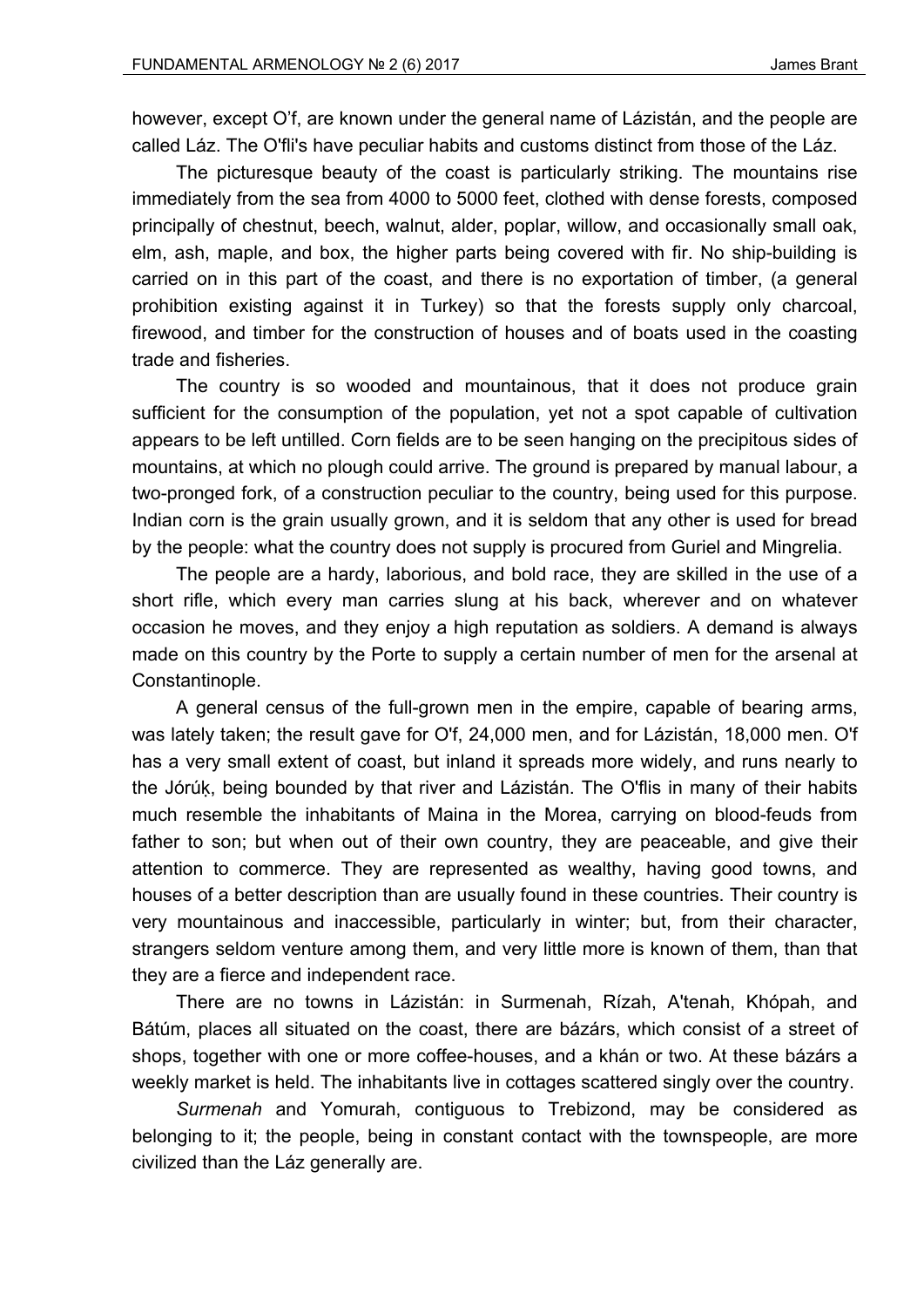*Rízah* is an important and fertile district, with the most extensive bázár on the coast. The climate is milder than in other parts: oranges and lemons are produced in the open air, shelter for the trees not being required in the winter months as it is at Trebizond. Rízah is famous for the manufacture of a linen made from hemp, used throughout Turkey for shirts.

*A'tenah* is a very insignificant place, with a small bázár.

Between Khópah and Trebizond no places on the coast communicate by caravans with the interior. There are passes from Surmenah, O'f, and Rízah, which are only practicable in summer, but I believe merchandise is never transported by them even then.

*Khópah* is an open roadsted where goods are landed, which are destined for Atvin<sup>7</sup>, a small manufacturing town on the river Jórúk, three days' distant from the coast. Sometimes goods destined for Ahkiskhah are landed at Khópah, and carried through Atvin; but more generally they are landed at Bátúm, and conveyed by the Ajerah, or Kúlah valley<sup>8</sup>.

There are numerous summer anchorages all along the coast from Trebizond, as also several which are considered safe, and used in winter, but there is no port except at Bátúm.

*Bátúm* is well sheltered, and its bay is capable of containing a large number of ships, but it is an unhealthy station, and those who venture to reside there from July to October are exposed to severe attacks of fever. The port owes its existence to the river Jórúḳ, which, falling into the sea some miles to the westward of Bátúm, has deposited, between its present channel and that place, a large tract of alluvial soil forming the western side of the bay. The sea has thrown up a bank of shingle which forms a border to this peninsula, leaving the land within it raised very little above the level of the sea, marshy and covered with brushwood, -these marshes occasion the unhealthiness of the place. The bázár is situated on the western side of the bay, close by the sea; it contains about sixty shops, several coffee-houses and kháns, and a mosque, all built of wood. Many buildings were in progress, and the place had the appearance of a newly-settled colony. There are a few small houses built, and gardens cleared in the brush-wood behind the bázár. The eastern side of the bay, opposite to the bázár, is healthy, and were a town placed on the rising ground there, it might be inhabited safely at all seasons, and would be placed beyond the influence of the marshes, since the breadth of the bay at that part is between two and three miles. Every person is obliged now to shut up his shop and quit the place during the sickly season.

The river *Jórúk* is the boundary between the Pásháliks of Trebizond and Kárṣ; Bátúm lying to the eastward of it, is consequently in the latter. It is one of the larger rivers of Armenia, uniting the waters of the Kúlah, or Ajerah valley, the Marsat Dereh,

 7 Probably Artvani of Lapie, and Artzani of the Russian Map, on a tributary to the Jórúḳ. 8

 $8$  To the N.E. of Bátúm.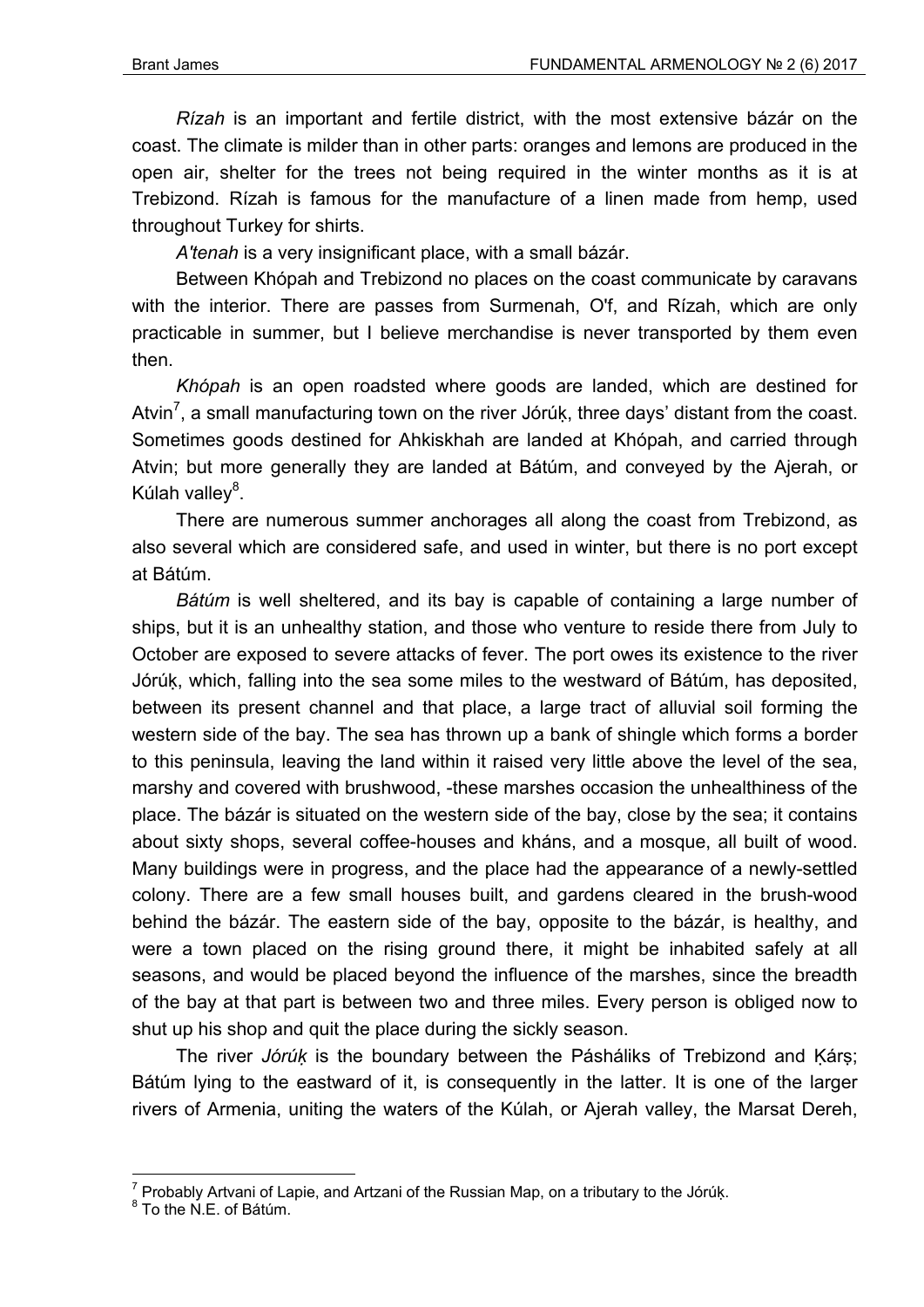near Báïbút<sup>9</sup>, and of all the valleys on the western and northern sides of the mountains, in which are the sources of the Kur, Aras, Arpah-cháï (*Harpasus*), and the Ḳará Ṣú, or Western Euphrates, -these rivers serving as drains to the valleys on the opposite sides of the chain. Rafts come down the Jórúḳ from Atvin to the sea in three days, and sometimes, though rarely, track up against the stream in eight or ten; but from what I could learn, the river would not probably be navigable for boats, on account of rapids and rocks.

The country throughout is without roads; during the winter a direct communication with the interior across the mountains is impracticable, and between places on the coast it is usually kept up by sea.

The Russian Frontier, at about eight hours distant from Bátúm, and two beyond the bázár of *Chórúḳ Ṣú*, is formed by a river called the *Shefkatil Ṣú,* which rises in the mountains that run eastward and northward from the bay of Bátúm, and form the southern boundary of a vast plain. The river crosses this plain obliquely, holding a northwestern course, and detaching from the rest of the plain, a small portion which is bounded by the river, the mountains and the sea, and which has been left in possession of Turkey. On the northern bank of the Shefkatil Șú, there is a small Russian fort called St. Nikolai, where is a quarantine-station.

*Chórúk Ṣú* possesses a more extensive bázár than Bátúm, with several coffeehouses, and a mosque; but there are no dwelling-houses, except that of the Bey. The persons who have shops in the bázár, are partly strangers from the coast of Lázistán and partly natives, the latter live in the contiguous mountains, and once a week, on the market-day, frequent the bázár, which is well attended. The Láz quit the place at the unhealthy season, in the autumn, and return when it is past. There is no harbour here, and I consider that, as a place of trade, it will soon be superseded by the more eligible station of Bátúm, where everything has the appearance of improvement, while at Chórúḳ Ṣú things seem in gradual progress of decay. The district is a dependency on the Páshálik of Kárs. The house of the Bey is on the shore close by the bázár, and was intended to have been enclosed in a fort, which was begun after the conclusion of the Russian war, but it was never proceeded with beyond the foundations. The bázár is built on a steep bank of shingle, thrown up by the sea, which being higher than the plain behind, protects it from the encroachments of the sea. The streams flowing from the mountains across this low flat run in sluggish currents, and, after heavy rains, render it a complete marsh, and having forced very deep channels through the shingle bank, empty themselves into the sea. Beyond the plain, which is in general narrow, commences a wood-land, which continues in the direction of the mountains to their base at the distance of about four or five miles.

At Chórúk Ṣú I quitted the boat and commenced my journey by land. I had entered the Páshálik of Ḳárṣ on passing the mouth of the river Jórúḳ, and had now to traverse the country as far as the city, whence it takes its name. The distance, by my line of

<sup>&</sup>lt;sup>9</sup> Báïbút, or Paipurth, in Armenian; purth means castle.-A.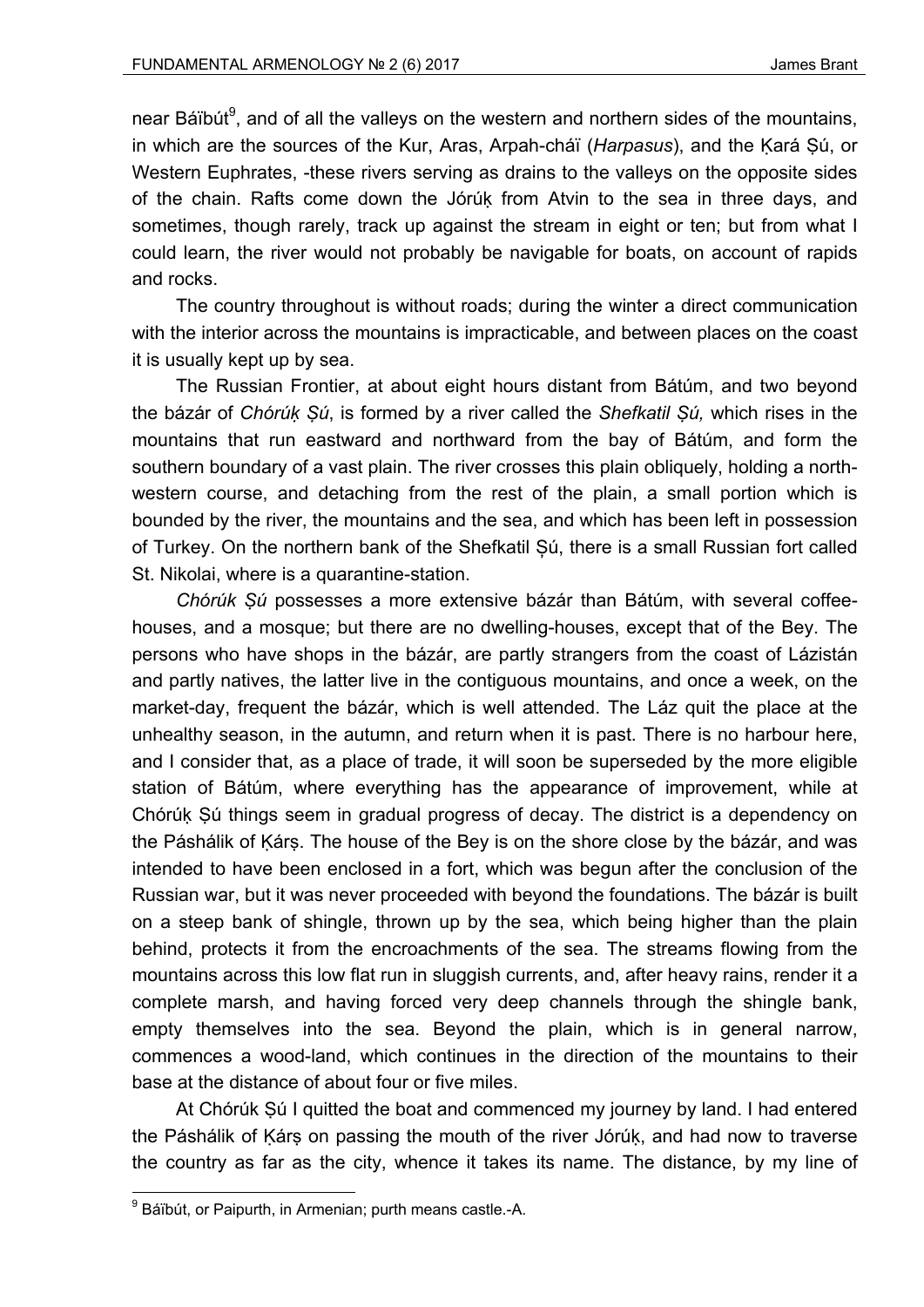route, was about 120 miles to Digwir, close on the Russian frontier, and thence to Kárs by Ardahán, about seventy miles. The country, until *l* reached the heights above Digwír, was very mountainous and woody, the summits themselves were pastures without wood; thence descending into Poshkov, there is a succession of rich plains, without any trees, excepting occasional pine forests in the recesses of the mountains, which border and divide the plains.

On this journey of 1500 miles I travelled as consul, and was furnished as such with a firman from the sultan. My suite consisted of a drogoman, a tatar, and two servants, and I had usually twelve horses including those of two guides. The loads, for the sake of dispatch, were light. My rate of travelling was between ten and sixteen post-hours a day; from 30 to 48 miles. The current expenses of horses, lodging, &c. amounted to about 30*l*. every 100 post-hours, or 300 miles. This was independent of presents, tatars, guards, and some incidental charges to which a private traveller would not be liable. I was treated by every body with great attention. Guards were always appointed, and although seldom (and I may almost say never) required, yet I could not, without offence, decline the compliment, as such they were intended, and such I considered them.

On the cross-roads post-horses are seldom found, but the villagers are obliged, and are in general quite willing, to furnish them at the post rate of one Turkish piastre (2  $\frac{1}{5}d$ .) per post-hour, three miles. I was but occasionally detained long for want of animals.

I think a traveller, making moderate dispatch, with a small quantity of baggage and not many attendants, would find 30*l*. per 100 hours adequate to all his expenses. I would include in this his tatars' pay, and every expense.

The peasants who receive the traveller in the villages are generally content to leave their remuneration to his generosity. I seldom have found them dissatisfied with what I gave, but a few instances of the contrary did occur, and I am sorry to say it was generally in the poor Christian's house. I universally found the Mohammedans civil, ready to give all they had, and grateful for whatever they might receive.

In towns I was usually allotted quarters in the house of some wealthy Armenian, and was always well treated by them. My entertainers would seldom make any demand or accept money; in such cases a trifle was presented to the wife.

Quitting *Chórúḳ Ṣú*, I crossed the low meadows situated behind the bázár, passed through a narrow wood, and commenced ascending, by a beautiful but wild mountain gorge, the valley of Khino, The forest scenery was as magnificent as can be conceived, the trees of the same description as those in Lázistán, but of far larger dimensions. The first night was passed at a village named Jaghát, the houses of which were not collected together, but dispersed among the woods. Wheat is not grown here, but Indian corn, millet, and some rice are cultivated: the winters are not severe, but the summers and autumns are wet, and on that account the harvest often fails; for two years past, enough had not ripened for their consumption. Fruits of the commoner sorts are abundant and good, and grapes enough are grown to make wine. The next day, continuing the ascent through a similar country, and the same kind of scenery, I passed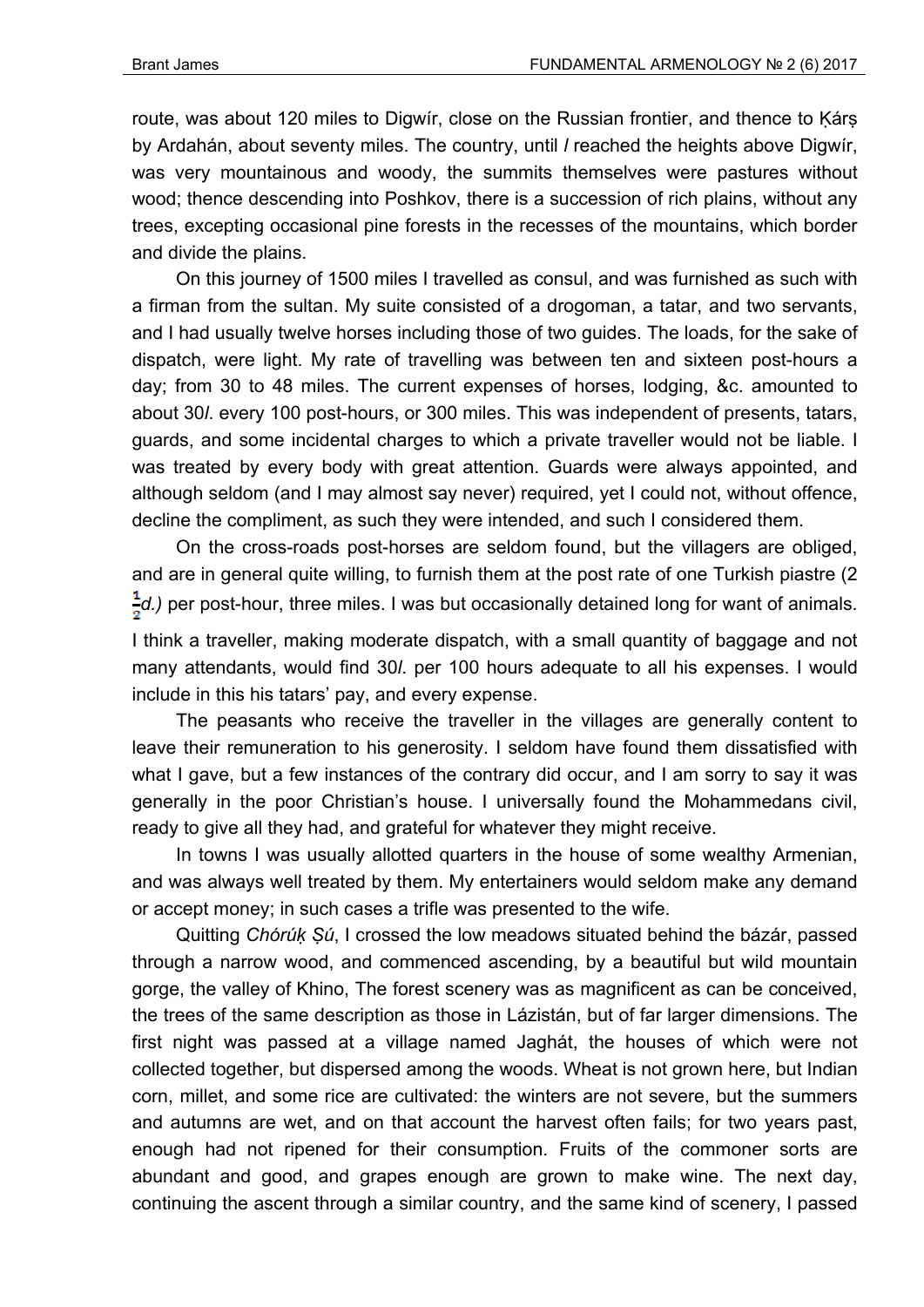a straggling village named Zerehbozel, and in the evening reached my night's quarters at *Didewaghi,* situated directly under the pass of the Kolowah Dágh, containing eighteen families, with the houses collected together. The whole valley is under the Bey of Chórúk Ṣú. The height of the village above the level of the sea, I should not estimate at more than 4000 feet, but the long winters of nearly eight months' duration, the foggy and wet summers, and early autumns, render agriculture there a very precarious occupation. The arable land is of small extent, and, in favourable seasons, will not yield the inhabitants above a six months' supply of grain. They have but few cattle or sheep from the impossibility of procuring winter fodder, which must be given for nearly eight months. The inhabitants are a very fine race, and show their Georgian mixture in their handsome features: they speak Georgian generally after reaching Bátúm, and in the valley through which I had passed, many of the natives did not understand Turkish at all. The men always go about armed with a rifle and a khammah, or large double edged knife, and they still have suspended from their girdles a knot of cord, which, though but ornamental now, served formerly to bind any captive Georgian they might meet in their rambles.

The country is very difficult, there are only mere footpaths through thick forests and beside dangerous precipices. Caravans do not attempt this road; they go from Bátúm up the Kúlah or Ajerah valley.

From hence there are two passes to cross into the Ajerah valley, one by the Perengah Dágh<sup>10</sup> and down the Juwánah valley, the other over the Kolówah Dagh and down the Akó valley. The Perengah Dágh pass is to the eastward of the other, and is the more difficult pass, but it makes a shorter cut, and runs near the Russian frontier. I had wished to go by it, the state of the snow, however, prevented the possibility; even by the Kolówah Dágh it was necessary to place my baggage on the backs of men, as laden horses could not pass, and from the extreme steepness of the mountain I was obliged to walk both up and down. The side I ascended was clothed with forests of the largest beech-trees I ever saw. The summit of the mountain was, on the 30<sup>th</sup> May, still covered with deep snow which was fast melting; on the upper part only a few stunted juniper bushes and spruce fir were growing, but the summit itself was bare. The descent into the valley of A'ko, was extremely steep and long; it took me four hours to ascend and as many to descend, including our numerous rests. A'ko is a pretty valley, and contains about sixty families, who seemed in easy circumstances, for the valley was well cultivated, and there appeared to be a sufficiency of land. The climate is temperate; rye and Indian corn are grown, but not much wheat; a small quantity of silk also is produced. The cattle are fed in the pastures on the Perengah Dágh, and when they encroach on the Georgian territory about ninepence per head is exacted for the grass, during the summer months.

The character of the people seems very much to resemble that of those on the other side of the range just passed; they look like Georgians, and speak the language.

<sup>1</sup> <sup>10</sup> Dágh [tágh] means mountain.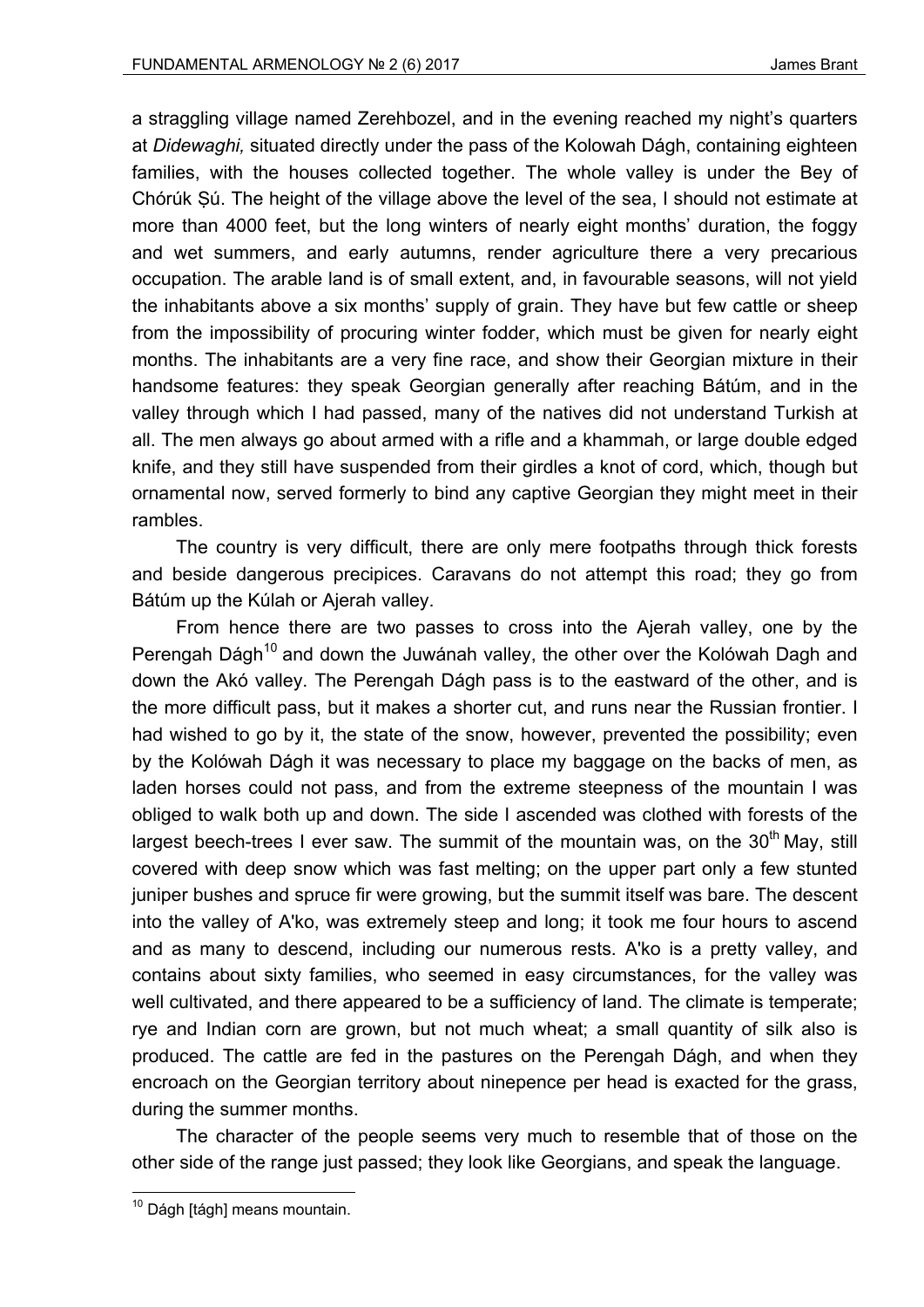From A'ko I descended into the Kúlah or Ajerah valley, through which runs a very considerable river, uniting with the Chórúḳ before it falls into the sea near Bátúm. On reaching the banks of the river, I got into the direct road from Bátúm, and about two miles beyond passed the opening of the Juwánah Valley, down which descends the road over the Perengah Dágh pass.

The forests on this side differ entirely in character from those on the other side of the range. Here they are quite alpine, and consist principally of small oak, mixed with Scotch and spruce fir. As the mountain is ascended, the oak disappears, and in the higher part are found only the spruce fir, with a few birches and alders. Along the valley as high as Kúlah, villages are of frequent occurrence, and there would appear to be sufficient cultivation to supply the wants of the inhabitants.

The roads in the Kúlah valley, below its junction with that of A'ko, were represented as more difficult than those in the upper part.

*Kúlah*, the hereditary possession of Ahmed Páshá of Kárs, at about sixty miles from Bátúm, is the principal place in the valley, and contains with its immediate neighbourhood, about sixty houses and a bázár with twenty shops. The climate is good, for grapes ripen here readily and wine is made, but higher up the valley no vines are to be found.

Continuing up the valley we reached at its head the village of *Danesvorólah,* having one hour previously passed the small one of Reged, where the Āghá of the district resides. The distance from Kúlah is about twelve miles, but the rocky nature of the road, and the frequent circuits we were obliged to make to cross torrents, fatigued our horses and made our progress slow. The woods and mountains showed an elevation of probably 5,500 feet, and the snow lies so long on the ground, that it often happens that grain does not ripen. An additional proof also of the severity of the climate may be adduced, viz., that above the pine forest, which is immediately over the village, the birches and alders were, in the commencement of June, only beginning to put forth their buds. On every side are most luxuriant meadows yielding pasture for a fine breed of cattle, which are numerous.

Danesvorólah is chiefly inhabited by persons who have quitted the territory ceded to Russia, and who have been located here, until they can find a more eligible place of residence.

Immediately on quitting the village the road ascends through a pine forest for an hour, when the summit of the range is reached; where are extensive pastures, used by the natives of the contiguous valley, as the summer grazing grounds of their herds and flocks, but these pastures are free from snow only between three and four months, and even at the season in which I was there, on many parts the snow lay so deep, that my baggage horses had great difficulty in getting through it.

From the heights, there is an easy descent into the plain of *Poshkov*. The country as well as the natives assume now a character perfectly distinct from those on the opposite side of the mountains, where the country is mountainous and wooded; the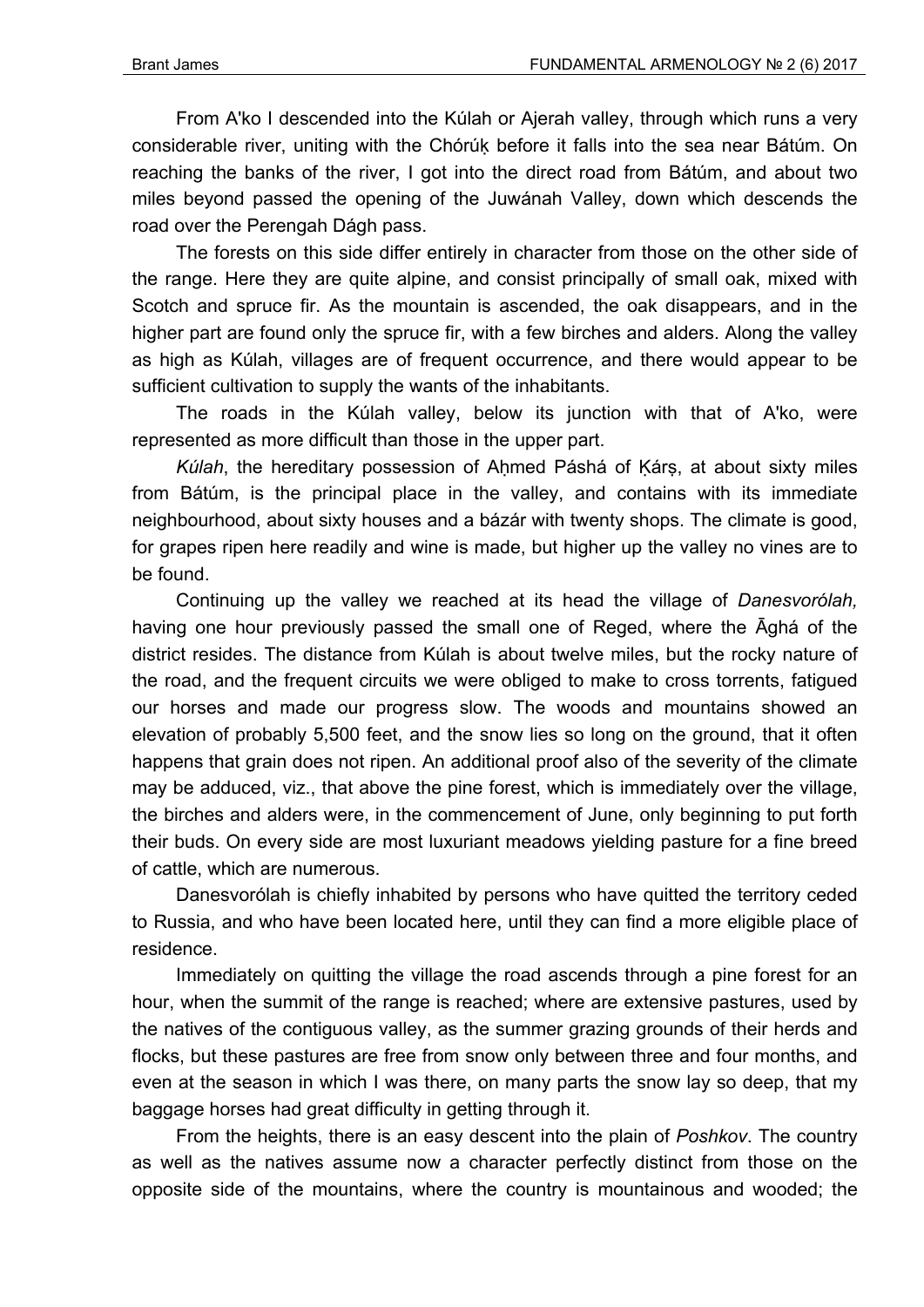houses are all of timber, the language Georgian, and the people a fine, tall, handsome race. On this side the country is open, or rather it is a succession of plains without wood, except in some recesses of the mountains; the habitations are the underground houses of Armenia, and the people talk only Turkish, and bear the distinctive features of the Armenian race. The whole tract is well adapted to the growth of grain, as well as for grazing, and, although now depopulated from the consequences of the war, will probably be soon again occupied. The Sanjáḳ of Poshkov was retained by the Russians until the definitive settlement of the frontier, and either on their evacuating it, or during the occupation, all the villages were destroyed; some, however, are now in progress of restoration, but many still remain in ruins.

I passed the night at the village of Digwír, where the Bey of the Sanjáḳ of Poshkov resides; on leaving it I crossed a high mountain range, without a tree, with but few villages aud little cultivation; affording scarcely more than summer pasturage to the flocks and herds of some Turkomán tribes. In some of the sheltered recesses on the slopes of the mountains, there are fir forests, but not any trees, either on the summits of the mountains or in the lower plains. From the range, I descended into the rich plain of Ardahán, watered by the Kur; the upper part is marshy near the sources of the river, and serves merely to pasture large herds of cattle, the lower part is well cultivated and productive.

*Ardahán* formerly contained 300 houses, but it was occupied and destroyed by the Russians, and now numbers only 70 families.

The houses are, like those of the villages of Armenia, underground; a method of construction adopted on account of the severity of the climate. There is a fortress, but it was dismantled by the Russians and the guns taken away; it is, however, commanded by neighbouring heights, and never could be made a place of strength. Within the castle walls is a large house, belonging to the Bey, as, also, other houses built of stone and above ground, but most of them are now in ruins.

From Ardahán the road lies over a high table-land, abounding in excellent pastures intersected by swamps, but with very little cultivation. In a distance of about 25 miles, not a single village occurred, nor until within three hours of Ḳárṣ did villages and cultivation reappear, when the country became well peopled and highly productive.

*Ḳárṣ* was formerly a large town, and might have contained 6000 or 8000 families; a part of it is walled and has a citadel<sup>11</sup>, but it is commanded by heights within musket range, on the opposite side of a deep narrow ravine, through which runs the river Arpah-Cháï.<sup>12</sup> Two stone bridges unite the two portions of the city divided by the river, encircling the walled portion of the town on three sides.

The town is now little better than a heap of ruins, not containing above 1500 or 2000 families. A great part of the Turkish population abandoned it during the Russian occupation, and all the Armenians emigrated with the retreating army of the Russians,

<sup>&</sup>lt;sup>11</sup> Built by Amurath (Murád) III.-Ed.<br><sup>12</sup> Barley-river.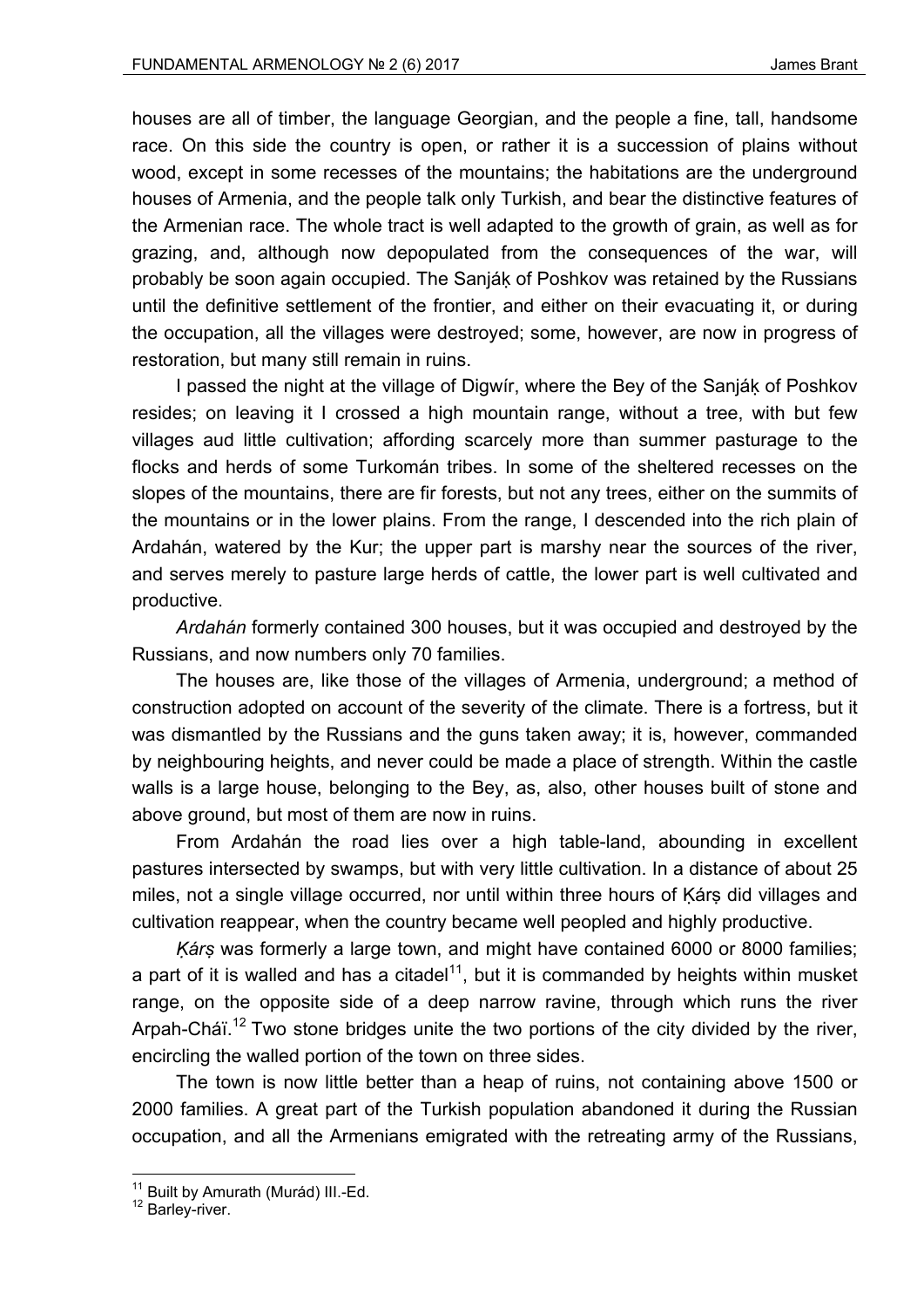1

leaving many deserted villages, and a great deal of unoccupied land. The Turks of Kárs have always been considered a turbulent and bad race of people, but the Páshá has succeeded in gaining an ascendancy over them, and they dare no longer show their seditious spirit. Kárs is the residence of a Páshá of two tails.

The climate is very severe, but the fertile plains around produce abundant crops of excellent wheat and various grains, the surplus of which is exported to Georgia. Wheat produces six to eight fold, and barley eight to ten.

On quitting Ḳárṣ, I proceeded through a rich and well-watered plain, about twentylive miles in extent, with luxuriant pastures, abundance of cultivated land and numerous villages ; among which, one only is inhabited by Armenians, all the others being possessed by Turks. There were numerous herds of remarkably large and line cattle. From the extremity of the plain, I commenced, by a very gradual rise, the ascent of the Suvánli Dágh, which is covered with forests of Scotch fir. It would be easy to make a carriage road across this mountain range, which is traversed during the summer by carts, used for the transport of goods between Ḳárṣ and Erz-rúm. The ascent is long and gradual, and the estimated height may be 5500 feet above the sea; the descent is short and rapid, and ends on the banks of the Aras, flowing through the plain of Pásín, which is remarkable for its fertility; wheat was said to return ten, and barley fifteen fold. Innumerable Armenian families emigrated from Pásín with the Russian army; most of the villages are but half inhabited, and wide tracts of rich land lie waste. This plain is separated from that of Erz-rúm by a low range of hills<sup>13</sup>, rising from 800 to 1000 feet above the plain, called the Deveh Bóyiní, or Camel's Neck.

*Hasan Kal'eh*, the town of the plain, has been a considerable place, but it is now a heap of ruins, and contains only some 30 or 40 families; it is walled, and has a Genoese castle in ruins, but it could not be made defensible, on account of the vicinity of the mountains. The distance from Ḳárṣ to Erz-rúm is about 110 miles. The forests of the Suvánlí Dágh supply Kárs, Erz-rúm, and the villages in the plain of Pásín, with timber for building and firewood, A few Kurds inhabit the plain, who do not migrate beyond it, and are quite inoffensive.

*Erz-rúm*14 must always be of importance from its position. It is situated in an extensive and fertile plain between 30 and 40 miles in its extreme length, and from 15 to 20 in its greatest breadth, watered by the Kará Şú, or western branch of the Euphrates. On every side are found rich grain-countries in which good horses, fine mules, cattle and sheep, are reared in great numbers. Erz-rúm commands the road to Persia, protects the approach to Constantinople, and is now the first important place in Turkey, whether entered from Georgia or Persia. As a Páshálik it yields only in rank and extent to that of Baghdad.

 $13$  One of the highest points of Armenia, and forming the separation of the waters of the Araxes and Euphrates, whose sources here approach within 10 miles of each other.-Ed.<br><sup>14</sup> Arze, the antient name. Arze-el-Rúm, contracted into Arzerúm. Anatolia is called Rúm by the people to

the eastward. To this day, you are asked in Persia whether you come from Rúm.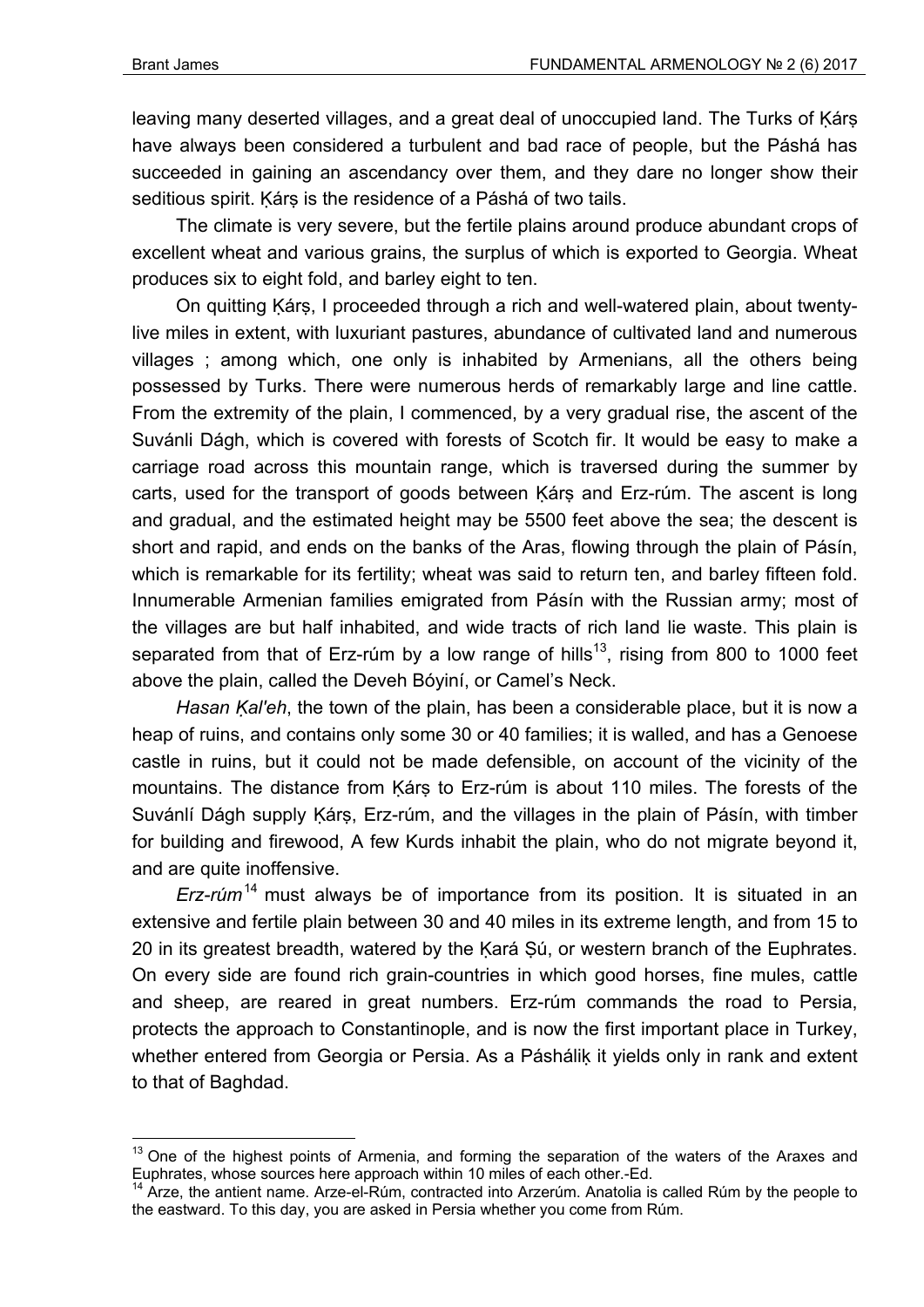The climate is severe on account of the elevation above the sea, which I estimate<sup>15</sup> at 5500 feet. The plain formerly contained about 100 well populated and flourishing villages, some partially and some wholly Armenian; the latter people have chiefly emigrated, and, in consequence, there are many villages half inhabited, many without inhabitants, and a great portion of the plain lies waste. The soil is of unequal fertility; towards the upper part, near the mountains, where the town is placed, wheat yields only six to eight fold, while in the lower ground, near the river, it renders twelve to fifteen fold. All the grains in this part of Armenia are reckoned peculiarly fine in quality.

The city is rising slowly from the ruin in which it was involved by the Russian occupation, and by the emigration of so many industrious and laborious Armenians; its former population was estimated, in 1827, at about 130,000 inhabitants; at present there cannot be above 15,000, but it fluctuates considerably, on account of the vast number of strangers who are constantly arriving and departing with caravans. The town is partly surrounded by an old castellated wall, of the date of the Genoese occupation, and contains a citadel. A large portion of the city is unwalled, where are the principal bázárs and kháns.

On leaving Erz-rúm on the 2nd of July I crossed the plain, following the course of the Ḳará Șú for about 20 miles, and then diverged from the high Constantinople road, which continues near the river, and went over a more elevated tract of country, with little cultivation and few villages. It is in ordinary seasons deficient in moisture, and hence crops are then scanty; but in wet seasons it produces a good return. From this elevated ground I descended into the plain of Terján, in which the Mamah-khátún River unites with the Kará Sú. This is a fine plain and well watered; the district contains about 40 villages, inhabited by Turks, among whom a few Armenians are intermingled; but it is susceptible of maintaining more people, for a great deal of fine land lies waste. The people complained much of the predatory conduct of the Kurds who live in the Dújik Mountains, which border the plain on the south, to whom they attributed the desolate state of the country. No cattle can be left out at night; all grain reaped must be housed before night, for both cattle and grain found in the fields are carried away by the Kurds.

The climate is much milder than at Erz-rúm, as was indicated by the state of the harvest; here the grain had turned yellow, while at Erz-rúm it had not come to a head: wheat returns here ten fold. The buildings are half underground, in the usual Armenian style; but the winter is not severe enough to prevent the cattle being sent out to feed. The Ḳará Șú, after the junction of the Mamah-khátún River, becomes a considerable stream, and even in the driest season is fordable only in a few places.

The distance from Erz-rúm to Karghán may be about 60 miles in a west-southwest direction.

 $15$  By a series of Barometrical Observations. A. As at Erz-Rúm water boils at 200 $^{\circ}$  of Fahrenheit's scale, the level of that place appears to be about 7000 feet above the sea. See Memoir of Mr. G. W. Brown, in Walpole's Memoirs, relating to Greece and Asiatic Turkey, voi. ii. p. 178.-F. S.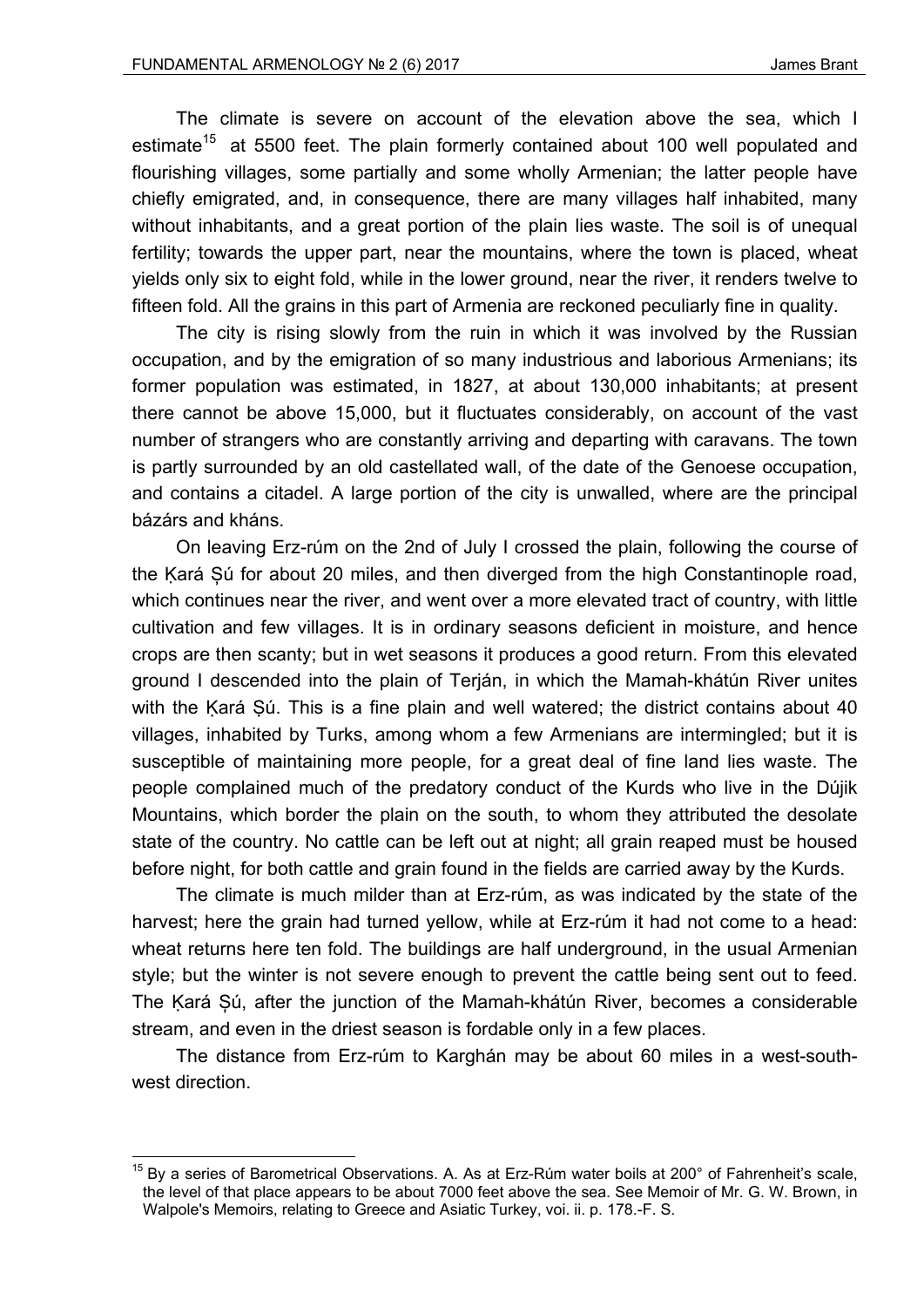Between the plains of Teiján and Erzingán, a mountain-range intervenes with many very strong passes easily defensible; it is inhabited by Kurds, and forms part of the Dújik range. The river makes a circuit far into the mountains; its channel was said to be full of rocks and rapids; it rejoined our road as we entered the plain of Erzingán.

The Dújik Mountains are peopled solely by Kurds, who inhabit villages in winter and cultivate the land: They are represented as rich, pay no sort of contributions to the Sultán, lose no opportunity of levying them on passengers whom they meet, and are in the constant habit of plundering their neighbours. There are two powerful tribes, one called the Sháh Ḥuseïn, and the other the Balabánlí; each, I was informed, could bring between 4000 and 5000 men into the field, mostly on foot. Several other tribes inhabit these mountains, of which I could not get any particular account, as they reside on the southern parts of the range. The distance from Karghán to Erzingán I estimated at about 30 miles, in a direction inclining a little to the southward of west.

*Erzingán* is a town containing about 3000 houses or families, of which about 800 are Armenian and the rest Turkish; it is governed by a Bey, and is a dependence on the Páshálik of Erz-rúm. The houses here, and in all the villages of the plain, are built above-ground, which gives them a more agreeable and cheerful appearance than in other parts of Armenia. The town is situated at the western end of a beautiful and rich plain, which is about 20 miles long, by 7 or 8 broad. The Gujik Mountains form its southern boundary, and at their foot runs the Kará Sú.

The climate is here never severe in winter and it is warm in summer. The harvest was ready (6th July) for the sickle, and the season was rather more backward than usual. On the northern side of the plain the bases of the mountains bounding it are covered with villages, surrounded by very extensive gardens, which furnish, in great abundance, excellent fruit to the circumjacent districts, even as far as Erz-rúm, Báïbút, and Gúmish-khánah. Grapes and melons are among the fruits produced. The fields bore the most abundant crops I had anywhere witnessed; the wheat was heavy and the straw much longer than in the Erz-rúm plain. Wheat was said to render twelve fold. The centre of the plain was rather swampy, and showed indications of salt. It affords pasture to a great number of mares, cows, and sheep. There were stated to be about 100 villages in the plain, but the Kurdish depredations have been gradually diminishing the number of the inhabitants. A village I stopped at, formerly contained 100 families which had now only about thirty, and I was informed that most of the villages were similarly reduced. In no part of Asia Minor did I see a plain with a more luxuriant vegetation, nor with the appearance of a more careful cultivation.

Crossing the plain in a southerly direction, in about an hour and a half, we entered a very narrow defile through which the Kará Sú flows. This defile in its whole length to Kemákh is very strong, and presents innumerable defensible positions. The river was on my left running at the foot of the Dújik Mountains, on my right were mountains all but precipitous. The river is fordable in one or two places with some difficulty, during the dry season. It took me ten hours to go from Erzingán to Kemákh, but from the nature of the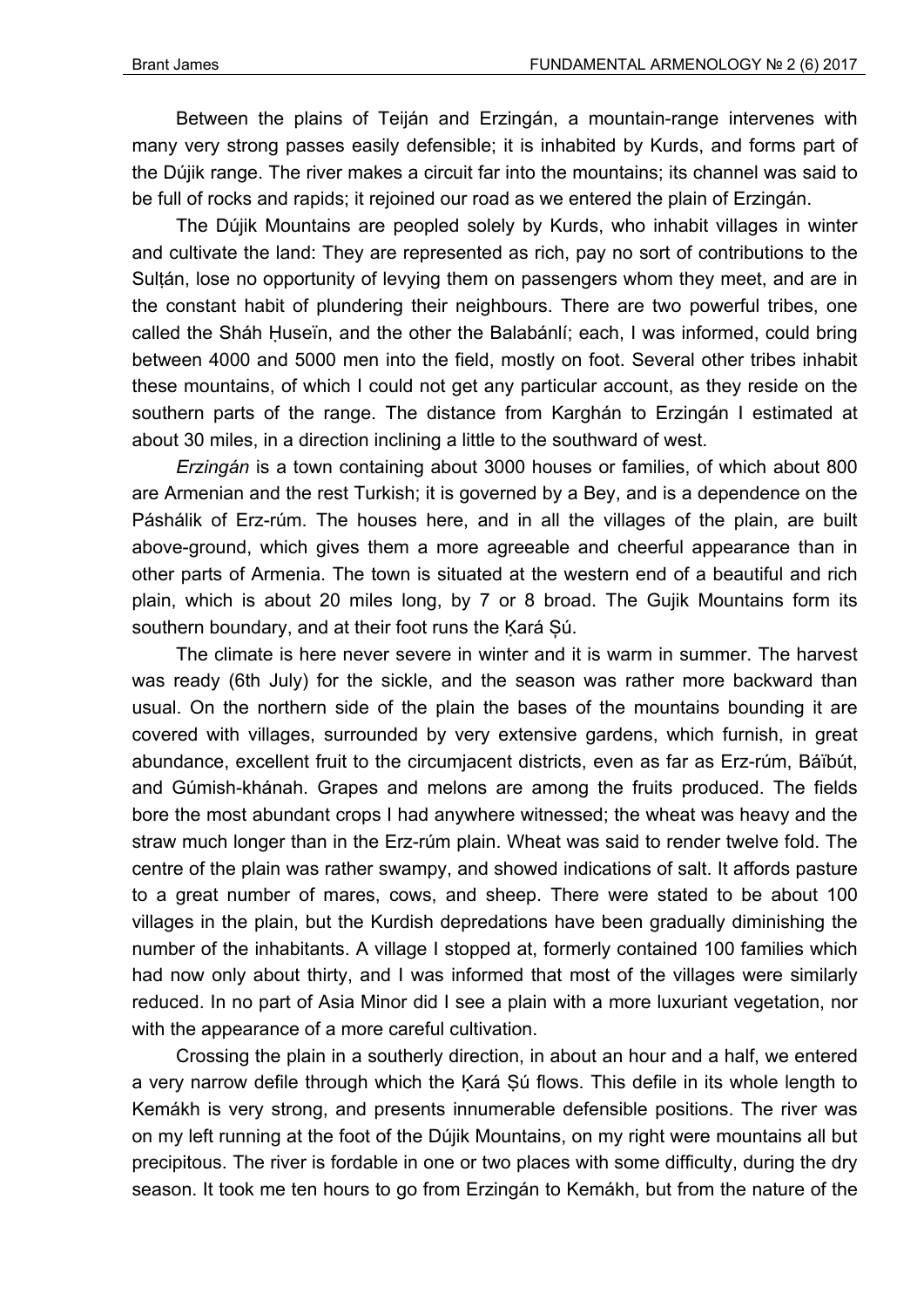road I should not conceive the distance to be above twenty-six miles. I entered Kemákh by a bridge of wood thrown over a deep chasm in the mountain through which the river has forced its way. Just before entering the chasm, the Keumer Sú had joined the Kará Șú: the former comes from the mountains in a westerly direction, and by it wood is brought down for the use of Egín and Kebán Ma'den, and floated down thither by the Ḳará Șú.

*Kemákh* is a singular place; an elevated portion of the town is within a wall of very ancient structure, but commanded by mountains rising close to it. The remainder is situated on a slope amidst gardens ascending from the river's banks. The governor is one of the remaining Dereh-Beys<sup>16</sup>, whose family has held the office for several generations, and who possesses extensive tracts of land around. The town contains 400 Turkish and about 30 Armenian houses: there seemed to be no commerce nor manufacture. The inhabitants live by cultivating the neighbouring valleys and by transporting wood to Kebán Ma'den. There is sufficient water in most parts of the river to navigate it with boats, but rapids, rocks, and shoals too frequently occur to render the clearing the channel a promising enterprise in the present state of the country; I was informed, however, by a person in the habit of bringing down timber from Kemákh to Egín, that the difficulties opposed to such an undertaking were by no means insuperable.

On quitting Kemákh I recrossed the bridge by which I had entered it, and took a course more westerly than the river, crossing mountains which here and there presented strong positions. The post-station was formerly near the river, but it had been removed several hours from its banks, which lengthened our road. I reached Herhemeh, the post, a small village, after a ten hours' ride, but I did not estimate the distance above twenty-five miles. From that village I returned towards the river, and reached the ferry of Khóstú in four hours or twelve miles, having passed in the way the village of Ḥasan O'vah,<sup>17</sup> situated in a very productive valley. The river at the ferry of Khóstú was rapid and wide, and not fordable. I saw on the left bank some women reaping the corn, and armed men watching near, to prevent the Kurds from carrying it off. After crossing to the left bank of the river I continued along it for about three miles, till I reached a village below which the stream again enters a vast rent in the mountains, the precipices on either side rising to 1000 or 1500 feet. I here quitted the river and crossed the range to shorten the road; the river soon after passing through the chasm in the chain makes a bend to the south-east, and our course cut off this corner; the mountains were very steep. There was said to be a better, though a longer, road by keeping along the right bank of the river, but it could only be better by comparison - good it could not be. The distance from Herhemeh to Egín I estimated at about thirty miles on a general bearing of south by west, but the nature of the road made the day severe for the horses and tedious for the riders, having been about thirteen hours on the road.

 $16$  Valley-beys, or chiefs.<br> $17$  Hasan's plain.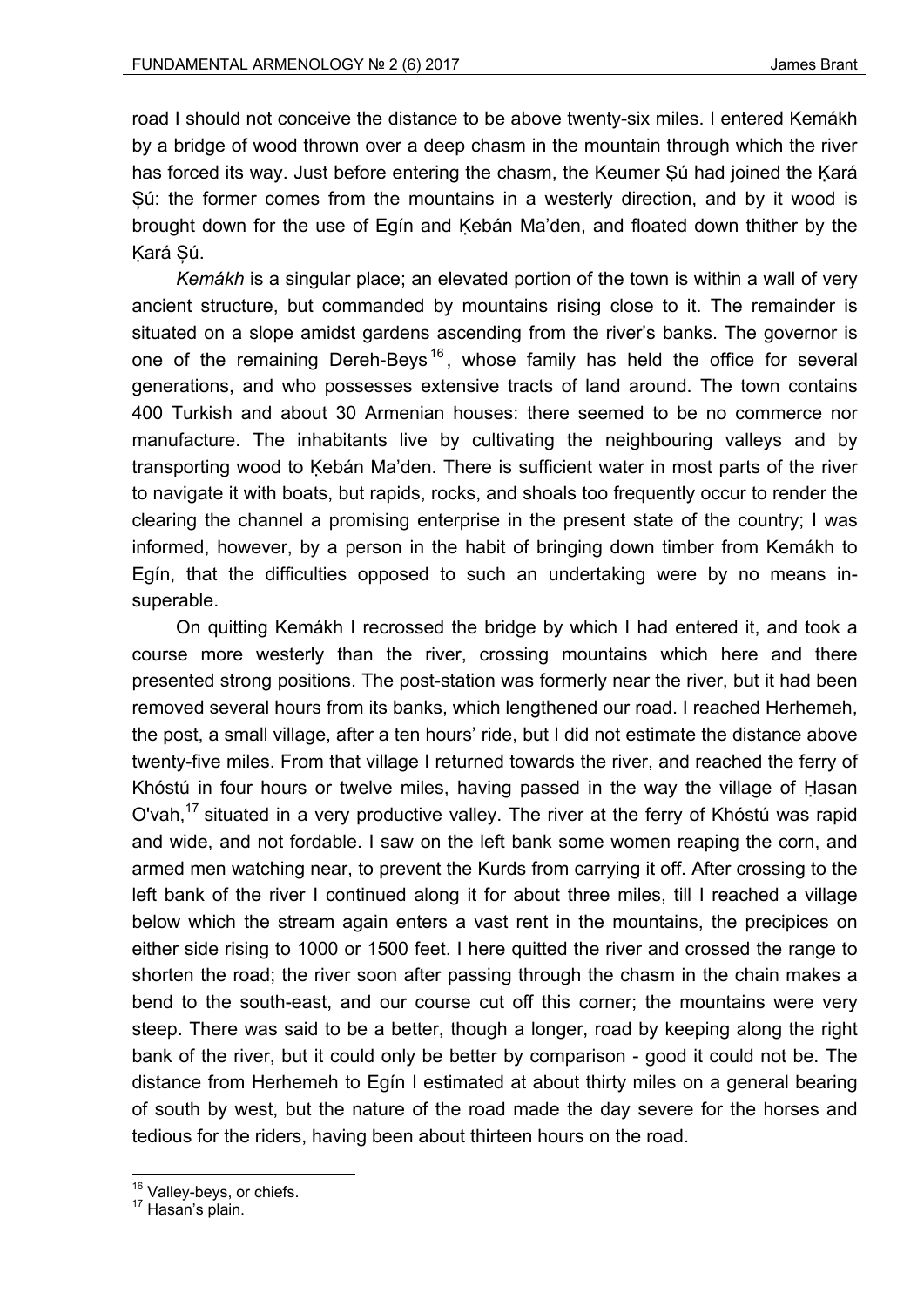*Egín* is situated in a very deep valley on the right bank of the Euphrates; the approaches to it are difficult on every side, we crossed the river by a long wooden bridge to reach the town, as the road we took was on the opposite bank. There are numerous villages in the valley, nearly as populous as the town itself. The mountains rise from the banks of the river by a steep slope, which is terminated by abrupt precipices; the whole height of the mountains may be about 4000 feet, and the valley is so narrow that they seem quite to hang over the town. The sloping part of the mountains is covered with gardens, on terraces rising one above the other, and the trees being thick the houses appear to be situated in a forest, and the contrast between the lower part of the valley and the severe and lofty limestone precipices which border it produces a singular effect; in fact I never saw so remarkable a valley. The climate is very temperate, agreeably cool in summer from the abundance of trees and water, and the current of air which blows through the valley; and in winter snow seldom lies on the ground, but the higher mountains are then impassable, and it often happens that all communication is, for weeks together, cut oft between the valley and places beyond the mountains. The town contains 2700 houses, 2000 of which are Mohammedan and 700 Armenian. Many of the villages contain 400 or 500 houses. Very little grain is cultivated in the valley, from the want of level ground, and the whole is occupied by gardens. The trees are mostly the white mulberry, the fruit of which is eaten fresh; it is also dried, and then converted into brandy, or boiled into petmez, a syrup obtained likewise from grapes. Wine is made in small quantities, and common fruits are abundant. The *goître* is a frequent disease, and I found a man who said it was hereditary in his family, his mother had it, and all her children, while the children of his father by another wife were exempt from it.

After quitting Egín, we continued on the western bank of the river, but instead of following the windings of the stream we crossed several steep mountains and deep valleys. The road is less difficult than that by which I approached Egín. The course of the river was more or less obstructed by rocks and shoals, and it is not used as a channel of communication, except for rafts of timber for the use of the mine at Kebán Ma'den. After continuing with the river for about fifteen or sixteen miles, we left it, and turning more westerly crossed a mountain range, which brought us by a slight descent to an elevated plateau on which 'Arabgír is situated. The distance from Egín to 'Arabgír may be about thirty miles in a direction first south and then south-west. There was stated to be a better road from Ḥasan O'vah, avoiding Egín and keeping at a distance from the river. '*Arabgír* is fifteen caravan days (about 270 miles) from Aleppo, and only eleven (198 miles) from Trebizond; the route to Trebizond is the more secure. The climate of 'Arabgír is severe on account of its elevation, and much snow fails in winter. The summers are cool; the harvest was reaping (12th July).<sup>18</sup> The land about 'Arabgir is good, and wheat was said to yield twelve fold, but on account of there being so much

<sup>1</sup>  $18$  Exactly two months later than the beginning of the barley harvest at Smyrna, only 37 or 38 miles south of 'Arabgér. -F. S.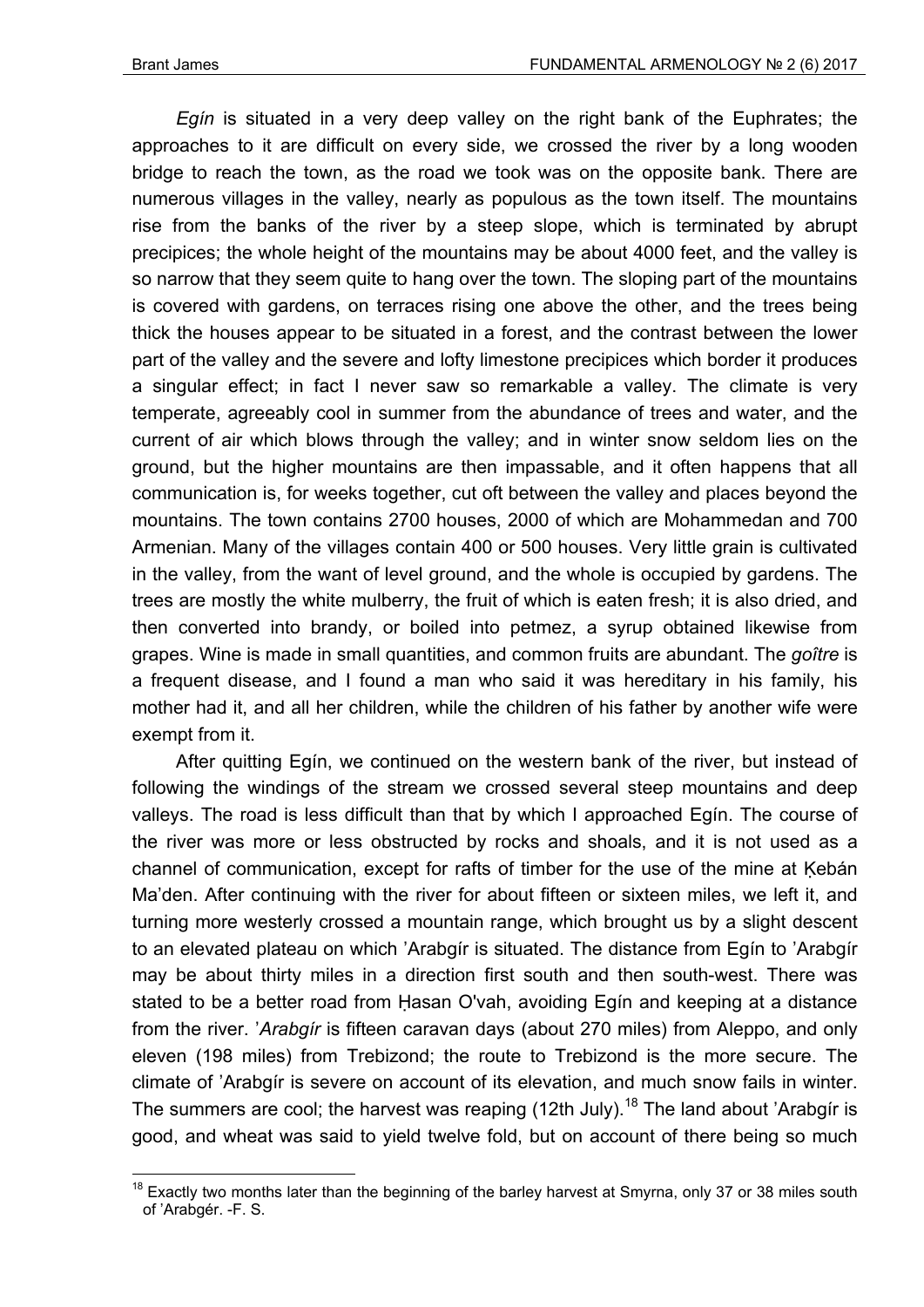rocky ground producing little or nothing, the quantity of grain grown is not more than sufficient for the consumption of the inhabitants. The town is situated in the midst of a forest of fruit-trees, among which the white mulberry is the most common, the fruit being eaten, as at Egín, and used for making brandy or petmez<sup>19</sup>. There are about 6000 houses, 4800 are Mohammedans and 1200 Armenians. The latter are principally engaged in manufacturing cotton goods from British yarn. The manufacture, which has been introduced of late years only, has extended itself rapidly, and there are now nearly 1000 looms at work. The place is in a thriving condition in consequence, and is one of the most interesting towns in the interior as regards Trebizond.

In the district of Dívrígí, to the north, on the road from Ḥasan O'vah, there are iron mines, which are not regularly worked, but those who choose are at liberty to extract ore; it is not done on any important scale. At a place called Zeïtún on the road to Aleppo, I was informed that there were also iron mines regularly worked, which supplied the surrounding country with metal of an excellent quality.

The road from 'Arabgir to Kebán Ma'den lies over an undulating, open, barren, and uncultivated country, affording only a scanty herbage to a few cattle and sheep. Between 'Arabgír and the Euphrates, a distance of about twenty miles, I passed but one village, with a little cultivation around it. Before reaching the river I fell into the military road, constructed from Sámṣún by order of Reshíd Moḥammed Páshá: it appeared to have been made with too great haste and too little labour to promise durability. I crossed the Euphrates by a ferry; there are three boats clumsily constructed but adroitly managed. The stream here is about 120 yards wide, deep and rapid. Two hours above this ferry, the Kará Sú, or Western Euphrates, which rises near Erz-rúm, is joined by the Murád Cháï, or eastern Euphrates, whose sources are in the neighbourhood of Diyádín. The united streams preserve the name of the Murád Chái $20$  as far as Bír, where the river finally assumes that of  $Fr\acute{a}t^{21}$ .

The town and mine of *Kebán Ma'den*<sup>22</sup> are situated in a ravine about half an hour from the ferry; a small stream runs through the valley and joins the Murád Cháï, a short distance below the ferry. The town evidently owes its existence to the mine, for there would appear to be no other possible inducement to have fixed it in such a situation. The mountains around exhibit barrenness under its most forbidding aspect, for they produce neither tree nor shrub, nor vegetation of any kind. The ravine is so narrow that there is no space for cultivation, as the mountains unite in it at an acute angle. The climate is extremely hot in summer, and from the elevation of the mountains, a good deal of snow falls in the winter. The town contains about 400 or 500 families, all more or less employed in the working and superintending the mine, or in supplying the wants of the miners and their families. The greater number are Greeks, natives of the mountains, between Gúmish-khánah and Trebizond, but there are likewise some Armenians and

<sup>&</sup>lt;sup>19</sup> Petmez (properly pekméz) is inspissated grape-juice, a common sweetmeat in the Levant.-F, S.<br><sup>20</sup> Murad's river, or the wished-for river.<br><sup>21</sup> Properly Forát.

 $22$  Mine of the gorge or pass; Balance-mine.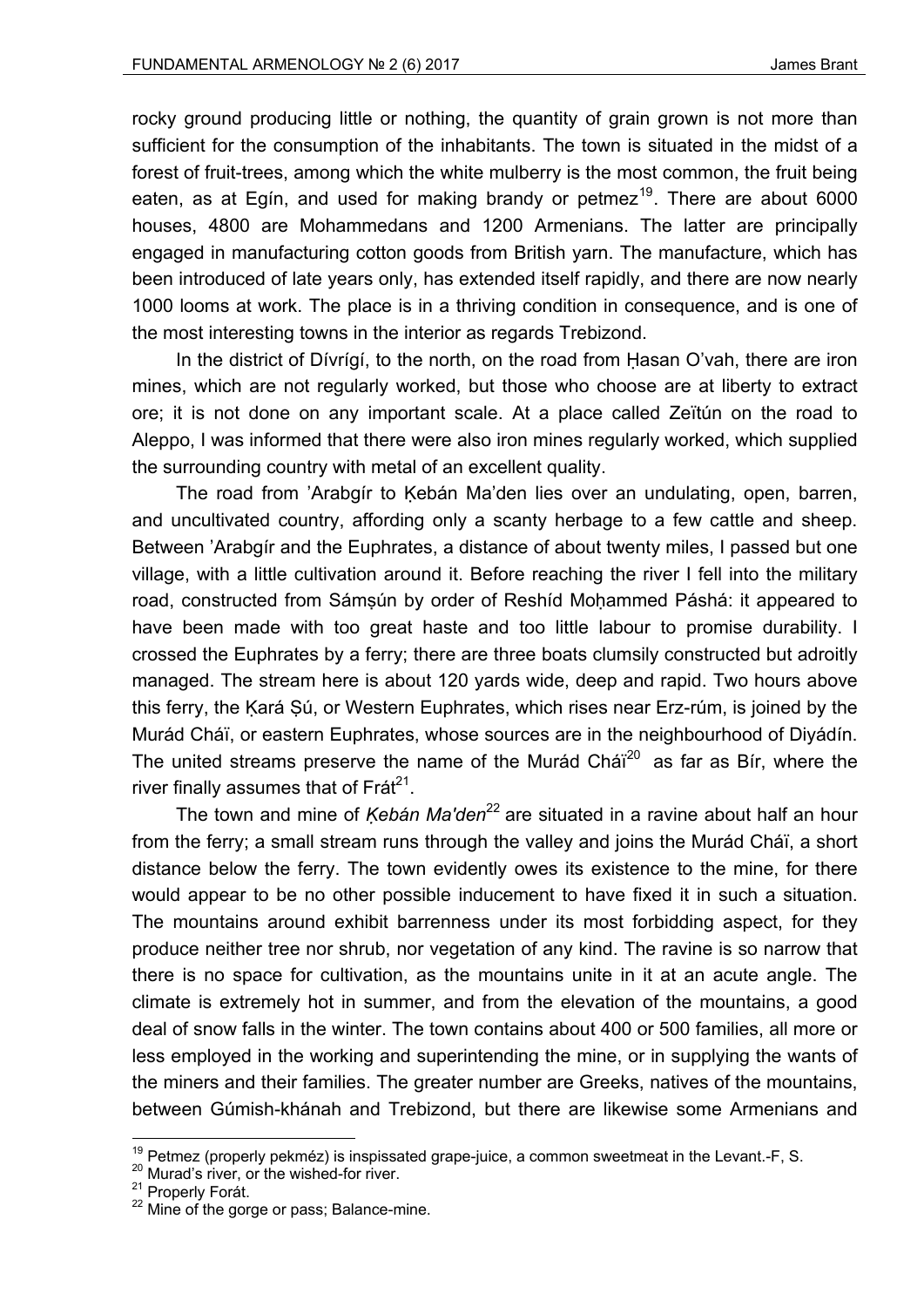Turks. The latter are generally the directors of the various departments; the Armenians are artisans, and the Greeks are the miners. There is no trade in the place excepting for the consumption of the inhabitants. The mine is of argentiferous lead, and would appear to be a very unprofitable concern, at least in the hands of the government.

We left Kebán Ma'den by ascending the ravine in which it is situated, and after riding nine miles, emerged from it and came to a more open and productive country, but still mountainous, crossing which for about ten miles more we descended to a magnificent and well cultivated plain, studded with villages. This plain is extensive; it might perhaps be ten or twelve miles long by about six broad, but we crossed it only in its breadth. A low range of mountains separates this plain from the adjoining one of Kharpút. The distance from Kebán Ma'den to the town of Kharpút I estimate at thirty miles, over a good road, direction about southeast.

*Kharpút* is placed on an eminence at the termination of a range of mountains, but higher parts of the range command it, so that it cannot be regarded as a strong military position. The city overlooks an extensive, beautiful, and productive plain, and was said to contain 1720 families, 1400 Turkish, 300 Armenian, and 20 Catholic; but since it has been the head-quarters of Reshíd Moḥammed Páshá, the population must, at the present moment, be much greater. The plain furnishes a vast quantity of grain; its length may be estimated at not less than thirty-six miles; in general it is not above four to six miles broad, but in some parts it expands more; it is of unequal fertility, the centre being well-watered by numerous small streams, is most productive, while near the foot of the mountains on the sloping edges of the plain the land is arid and stony. Wheat returns twelve to sixteen fold. The climate is temperate, being neither excessively warm in summer, nor extremely cold in winter; the productions of the soil are various, consisting of every kind of grain, grapes, wine of a superior quality, oil from seeds, and cotton. The streams of the plain flow eastward until they fall into the Murád Cháï, which skirting the eastern extremity of the plain, joins the Kará Sú two hours above the ferry of Kebán Ma'den.

I was surprised to learn that in this plain the population was generally redundant, a fact I never heard asserted elsewhere in Turkey. At an Armenian village where I lodged, containing eighty families, I was informed that only sixteen had lands, the remainder acted as labourers, and when no employment could be obtained they migrated to the capital or some large city to procure work, leaving their families (as hostages for their return) in penury, if not a burden, to the richer classes. Yet these people are not allowed to remove with their families to parts of the country where inhabitants are thin and spare lands abound. The prohibition to removal is enforced only against Christians, I believe, and it is intended to prevent migration and the diminution of contributors to local taxation, for the head of the family is called upon to pay his portion at the place where his family resides, notwithstanding his necessities oblige hint to seek employment elsewhere.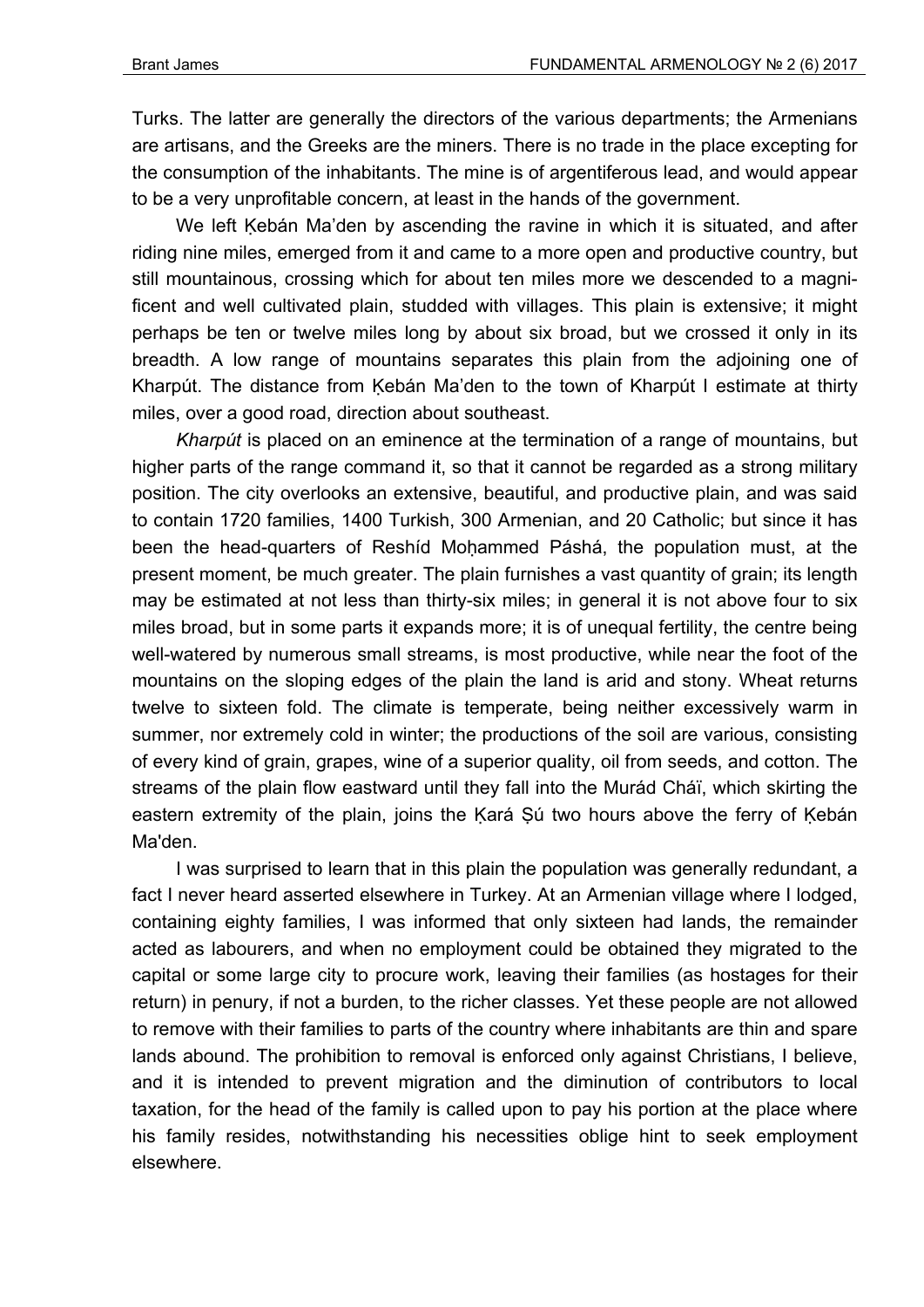Taken as a whole l had not seen any place, with the exception of Erzingán, approach to the state of apparent prosperity enjoyed by the inhabitants of the plain of Kharpút $^{23}$ .

Descending from the eminence on which the town of Kharpút is situated, we crossed the plain, in an oblique direction, and ascended a very steep mountain, on the face of which the military road has been continued, but the passage is still very difficult, on account of the extreme rapidity of the ascent, which it took us two hours to accomplish. In another hour we descended to a lake called Geuljik<sup>24</sup>, which has been generally described as salt, but having tasted the water I can affirm that it is fresh; the lake is about twelve miles long and three or four broad. From thence we passed along a tolerably well cultivated valley to a Kurd village situated at its extremity. The inhabitants appeared to be rich in cattle and ought to be at their ease, from the excellent land under cultivation. We then crossed a beautiful but small plain with two villages in it, and soon

<sup>&</sup>lt;u>.</u> <sup>23</sup> It may be interesting to know something regarding the condition of the agricultural population, and I will state what I learned from an Armenian farmer in the plain of Kharpút. He had ten pair of draught oxen, a few cows and sheep.

| The produce was - |  |  |  |  |
|-------------------|--|--|--|--|
|-------------------|--|--|--|--|

| Wheat, 375 bushels, valued at 4s.    |                       |  |
|--------------------------------------|-----------------------|--|
| Millet, $50$ ,                       | $, 1s. 2\frac{3}{4}d$ |  |
| Cotton, 1155 lbs.                    | ., 6d.                |  |
| Grapes, 3300 lbs., $\frac{4}{10}$ d. |                       |  |

Sundries, as lentils, beans, seed for oil, butter, &c. all used in the family or consumed by guests  $\frac{80}{6448}$ 

The Expenditure -

| 200 bushels furnished to guests                          |                  |  |
|----------------------------------------------------------|------------------|--|
|                                                          |                  |  |
| Tax to the Pasha, ten per cent.                          | $\frac{44}{591}$ |  |
| Remains for the maintenance of the farmer and his family |                  |  |

The 50 bushels of millet and 50 bushels of wheat, the grapes and the sundry produce, were consumed by the farmer and his family. The cotton sold, after the lord of the soil had taken his rent, was about sufficient to pay the tax to the Páshá. The man received occasionally something from his guests, which, as it would be paid in money, was probably saved; but this was the statement made by the farmer, and as is universally the case, he no doubt represented his position rather worse than it really was. Nearly twothirds of the whole produce was thus consumed in rent, taxes, and entertainment of strangers. I was not informed how much land he had in cultivation; there is no measure of land, it is estimated by the quantity of seed used in sowing, or the number of oxen necessary to plough it. They do not manure much, but allow the land to lie fallow every alternate year. Such is the general system of agriculture throughout Armenia.

<sup>24</sup> Little Lake, also called *Geukcheh, i. e.* <sup>\*</sup>sky-blue." St. Martin Mém. sur l'Arménie, vol. i. p. 64.-F. S.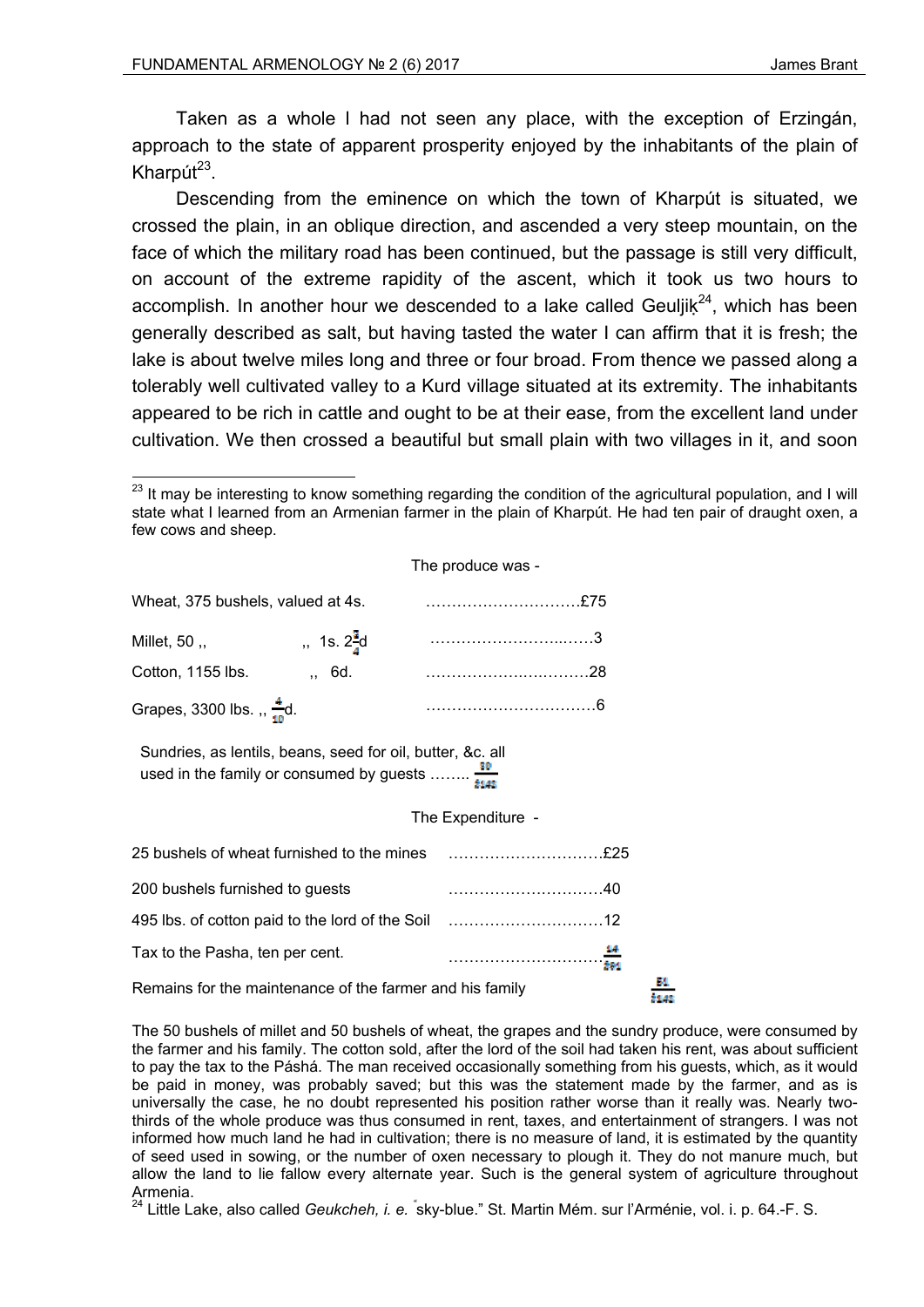engaged in a succession of very difficult mountain passes; here all traces of the military road are lost. In these barren mountains are situated the sources of the Tigris and the copper mine of Arghaná<sup>25</sup>. There are collected around the latter about 743 families, 270 Greek, 173 Armenian, and 300 Turkish. The first and last are all engaged in directing or working the mines, the Armenians are tradesmen or artisans. From the mine to the town, a distance of about ten miles, in a direction to the eastward of south the road lies over steep, difficult, and barren mountains.

*Arghaná* is situated under a lofty peak (surmounted by a large Armenian convent) overlooking a vast plain, part of the Arabian desert; it contains about 600 families, onehalf Mohammedan and the other Armenian, and appeared in a very dilapidated state. The elevated position of the town gives it the advantage of a cool breeze, while in the plain below the heat is inconvenient. The slope from the town to the plain was occupied by fields and gardens, producing every sort of grain, cotton, fruits, and a very superior wine; the land was stated to be very rich, and wheat to return sixteen fold.

From Arghaná to Diyár-bekr<sup>26</sup>, we passed over a vast level intersected by a low ridge of limestone hills; but did not see a single village in the whole route, a distance of about 36 miles. We passed, however, some fields of wheat and millet, said to belong to Kurds whose encampment was a little out of the road; the crops appeared very light. We saw only one rill of muddy-water, but was told that excellent water is found by sinking wells to a moderate depth in any part of the plain.

The distance from Kharpút to Diyár-bekr may be estimated at 55 miles in direction about south-east.

*Diyár-bekr<sup>27</sup>* is situated on the right bank of the Tigris, and between the river and the town gardens intervene. The area of the city is very considerable, the walls are lofty and substantial, they are constructed of the ruins of more ancient edifices, and surmounted by a castellated parapet to protect musketeers, but they have evidently been built before the use of cannon.

The town in its prosperity contained 40,000 families or houses, and numberless looms in constant work; it enjoyed an active trade with Baghdád in Indian, and with Aleppo in European produce, and was one of the most flourishing and wealthy cities of Asia. The plain was cultivated in every part and covered with villages, and within 3 miles of the gates there were several villages, each containing from 400 to 500 houses, and more than one Christian church.

At present, the number of houses or families in the city is reduced to about 8000, (of which 1500 are Armenian, 85 Catholic, 70 Greek, 50 Jews, and 6300 Turkish); there

<sup>&</sup>lt;sup>25</sup> Or Arghaní, from the Armenian Arghni or Argni. They also form the ridge running in a north-east and south-west direction, between the tributaries to the Euphrates on the west, and the waters of the Tigris

on the east, which are here only separated by a distance of about ten miles.-ED.<br><sup>26</sup> Diyár-Bekr (the tents or dwellings of Bekr), pronounced by the Turks Diyár Bekir, derives its name from Bekr, son of Wáyil, a great-grandson of Rabí'ah, from whom the adjoining division of Al-jezírah (the Peninsula) was named. They all descended through 'Adnán from Ishmael. Pocock's Spec. Hist. Arab. p. 45. Jihán numa, p. 436.<br><sup>27</sup> The Ancient Amida.-ED.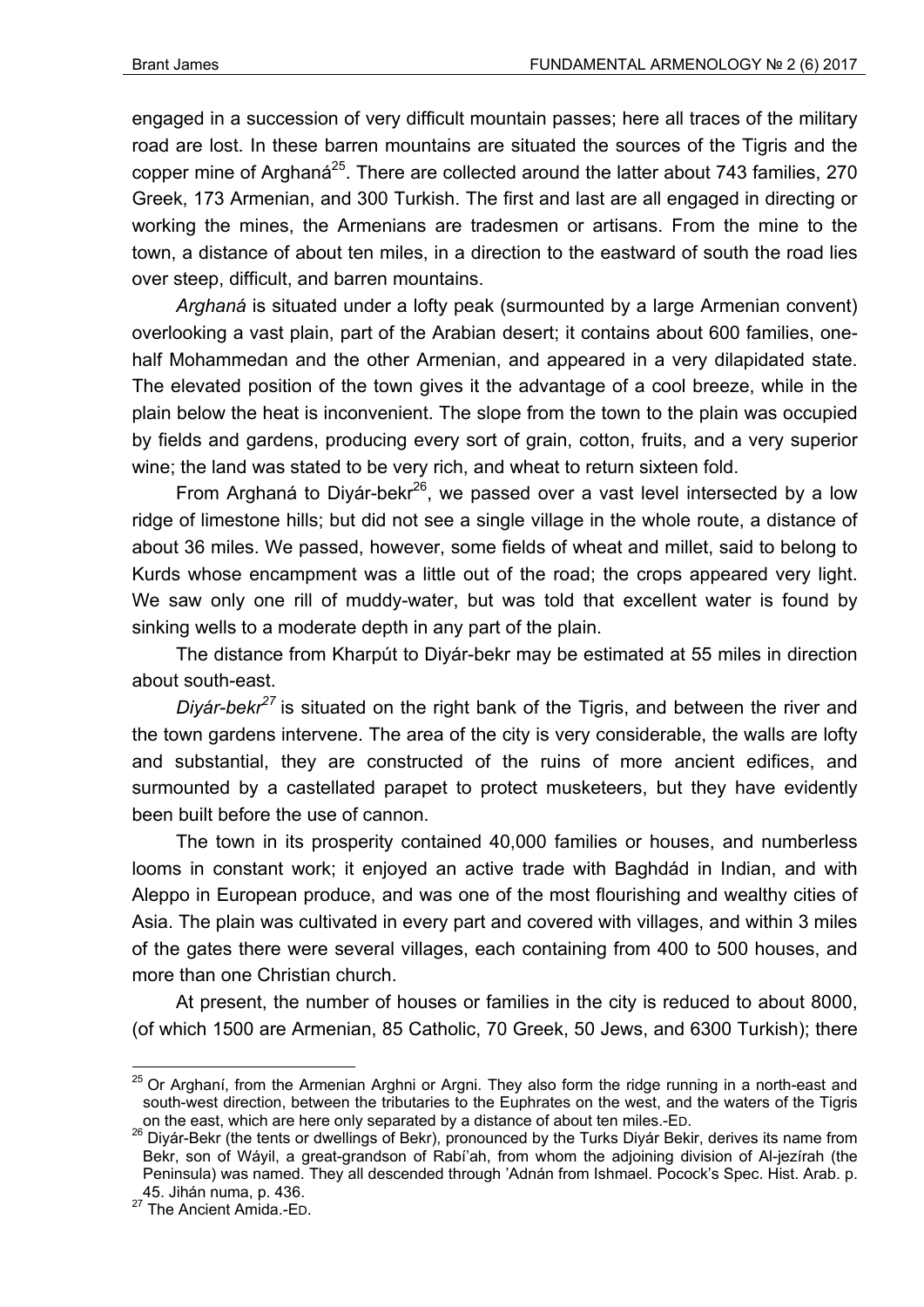exist but a few hundred looms, half employed; the trade with Baghdad is annihilated, and that with Aleppo is reduced to insignificance; there are but few merchants and those not wealthy, the people are distressed and without occupation, not a village remains in the whole plain, not a person dares reside without the walls, and the plain is very imperfectly cultivated by Kurds. Until Reshíd Moḥammed Páshá established his authority at Diyár-bekr, the inhabitants were almost in a state of siege, for no one dared to venture without the city, except in company of a caravan, and the communication with Baghdad even by a Tátár was cut off. All this desolation and depopulation was produced by the Kurds, and that too, in the memory of my informant, within 25 years.

The climate, though excessively hot in summer, cannot be considered unhealthy, and in winter the temperature is delightful. I was informed that in the plain wheat would yield a return of 16 fold, and that the scantiness of the crops I had observed was the consequence of great economy in the seed and the negligent mode of cultivation in use by the Kurds.

The situation of Diyár-bekr is admirably calculated for that of a great commercial city, and nothing appears necessary to revive its ancient importance, but a removal of the causes which have occasioned its decline, namely, insecurity and the interruption of its communications with Baghdad.

The Tigris is not used as a channel of transport so high up as Diyár-bekr, but rafts of timber are sometimes floated down from the mountains above the town.

From Diyár-bekr we returned to Kharpút, and thence took the road to Malatíyah. After reaching the extremity of the plain of Kharpút, we crossed a lofty range of mountains covered with small oak trees producing a considerable quantity of gall-nuts, and descended to the banks of the Murád Cháï, where the ruins of a mosque and large cáravánseráï exist. From Kharpút to the river is about 30 miles. Half a mile below the cáravánseráï, the Euphrates has cut a passage through the main chain of Taurus; whence it continues about 45 miles among the mountains, its course interrupted by rapids and rocks; lofty precipices rising on either side to a very great height. This part of the stream is never passed by rafts of any kind, but when it emerges from the defile it then becomes navigable without any further interruption.

From the ruined cáravánseráï we ascended the river for about four miles and crossed it at a ferry called Eiz Oghlú<sup>28</sup>, from the name of the district. On either bank is a village, both together containing a hundred Kurd families. The inhabitants were apparently poor, and we could scarcely procure any food, but in the evening we saw many cattle returning from the pastures.

*Aspúzí<sup>29</sup>* is about 21 miles, in a westerly direction from the Euphrates; it is situated amidst a forest of fruit trees on the side of a mountain, six miles above the town of Malatíyah, the inhabitants of which remove to Aspúzí for seven months, returning for the

<sup>&</sup>lt;sup>28</sup> Eyás O'ghlú?-F. S.<br><sup>29</sup> Aspúzí is on the bank of the Deïr Mesíḥ (Christ-convent), a small stream which joins another failed Bunár-báshí (spring՞ head) in the town ot Malatíyah.-F.S.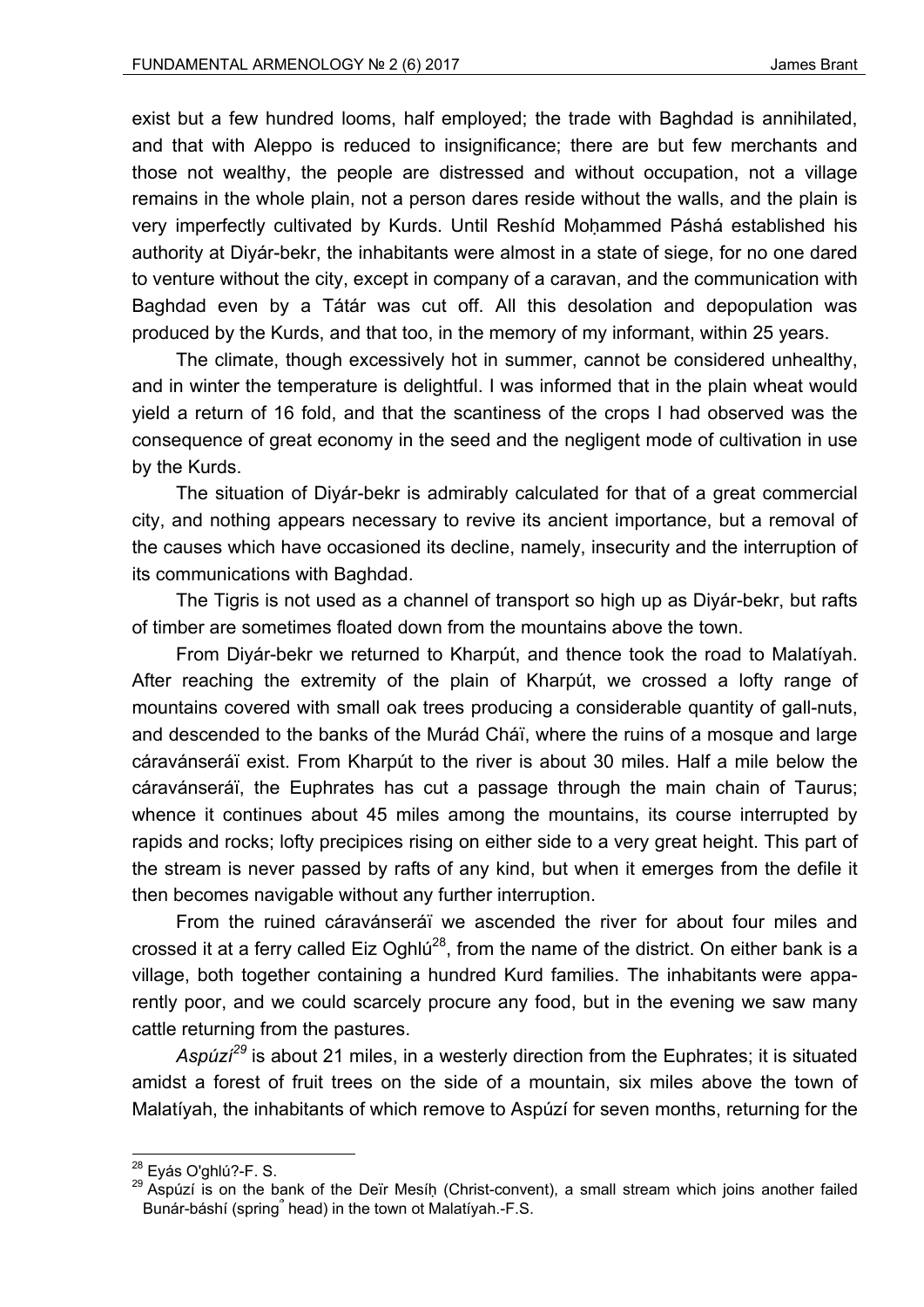live winter months to Malatíyah: during the summer months, Malatíyah is abandoned to a few persons left to guard the houses, every other inhabitant quitting it. It is singular to see the population of the city transferred, for a portion of the year, to another close by; and no inconvenience in the position of Malatíyah would seem to have forced on the people this extraordinary custom.

*Malatíyah* and Aspúzí, which may be considered as one town, contain 3923 families - 2800 of which are Turkish, and 1123 Armenian. Plague, cholera, and Kurdish depredations have been gradually causing a diminution of the population; and the extensive and fertile plain of Malatíyah is nearly reduced to an uncultivated waste.

Malatíyah, as we saw it, deprived of its inhabitants, was the most desolate-looking place that can be well imagined. Not a living creature was to be met, and the streets were overgrown with grass.

The ancient walls are in ruins, and in most parts have fallen down; the houses have a mean appearance; the shops in the bäzär are mere mud-stalls. I saw two wellbuilt mosques and two caravanserais, all in the Persian style of architecture. I passed through the city, and on leaving it by a handsome gate I observed the people appointed as guards of the houses, whose appearance did but augment the melancholy impression the situation of the city had excited.

From the city, we traversed the plain down to the Tokhmah Ṣú, we crossed by a bridge<sup>30</sup>, three or four miles below which the river falls into the Murád Cháï. A causeway on arches is united to either end of the bridge, extending across the valley in which the stream flows, and indicating an occasional great rise of the river. About seven miles from the Tokhmah Sú<sup>31</sup>, we came to another stream, named the Chámúrlú Sú<sup>32</sup>, flowing through a deep narrow valley, well cultivated and irrigated by the waters of the river; it also falls in the Murád Cháï. I passed in the plain a column of stone, which marks the half-distance between Constantinople and Baghdád. There was likewise in the plain a ruined Khán.

*Ḥasan Baṭríḳ<sup>33</sup>* is a village situated at the extremity of the plain, which, in a north westerly direction, is about sixteen miles broad; the length of the plain which accompanies the course of the Tokhmah Ṣú, flowing about east and west, must be very considerable. Ḥasan Baṭríḳ contains fifty Mohammedan families. Here are the ruins of a handsome mosque and caravanserai, built of freestone in the Persian style of architecture.

The plain, except in the valleys of the river, was a waste, and yet there could be no other reason for its being so, but the insecurity of the country. The fields around the village seemed productive in grain, and some cotton is grown.

Immediately on quitting Hasan Batrík, I entered a defile, in which runs the Chámúrlú Ṣú. The mountains are lofty, but not very steep, they are covered with small

 $30$  Called Ķírķ-geuz, "Forty-eyes". Jim. Numá, p. 600.<br> $31$  Boundary-water.<br> $32$  Mud-water.

<sup>&</sup>lt;sup>33</sup> Patriarch Ḥasan.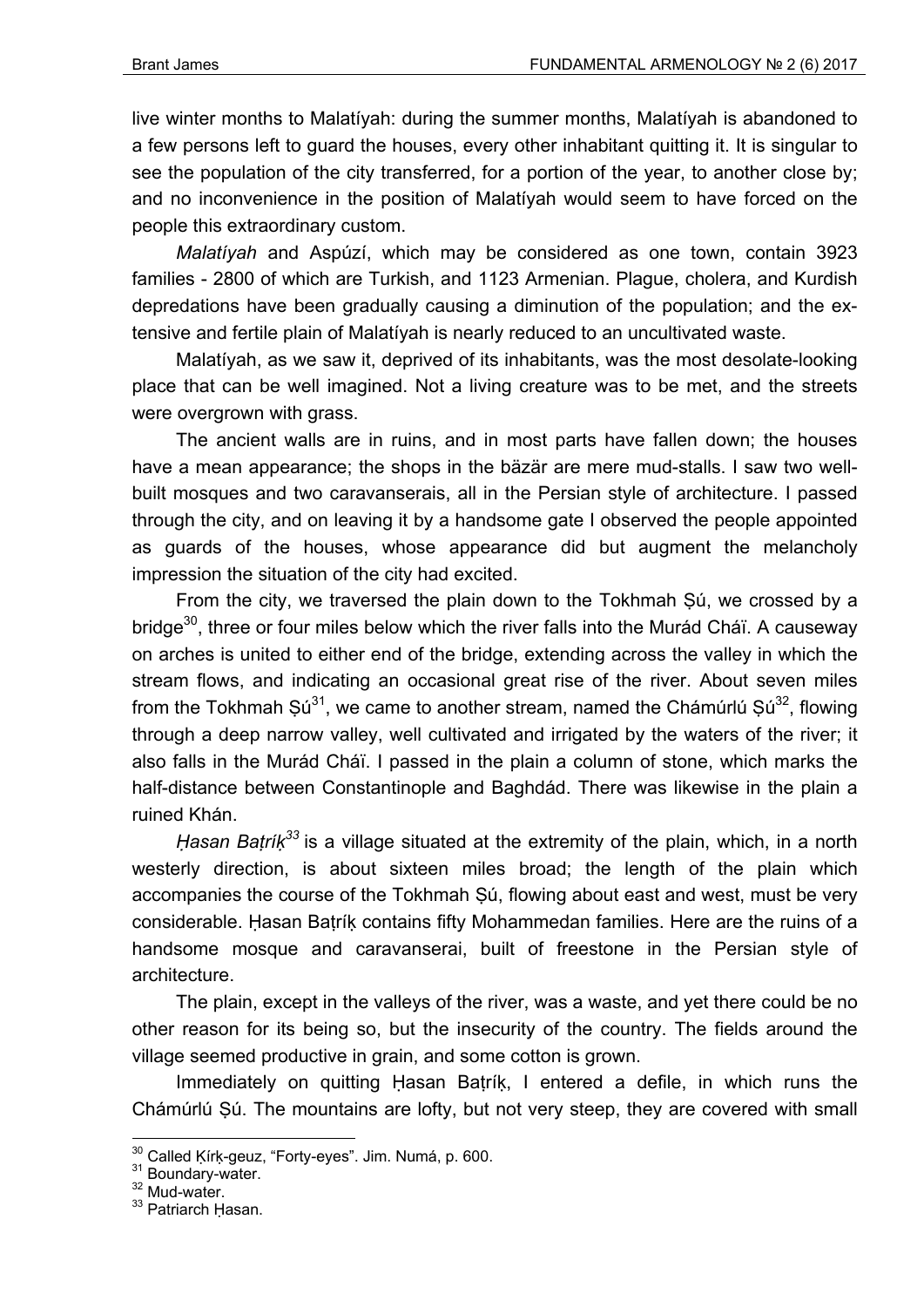oak bushes; the valley is narrow. I crossed the stream at about fifteen miles, and after ascending a very steep and high mountain came to Ḥákim Khán, situated a short way down the opposite side. The distance from Ḥasan Baṭríḳ to Ḥákim Khán, I estimate at about eighteen or twenty miles; the road mountainous but not difficult: at the place where we forded the river, the water was girth deep; in the spring it is both difficult and dangerous to cross, and it is seldom that any persons but Tátárs make the attempt. The total distance from Malatíyah to Ḥákim Khán is about thirty-six miles, on a general bearing of north-west.

*Ḥákim Khán* is a small and apparently poor town, it contains about 250 Turkish, and 35 Armenian families. There is an old castle; and a Khán in the Persian style, said to have been built by a doctor, and hence its name. The country around is mountainous and arid, the rocks are all limestone. Vines do not thrive, on account of the severity of the winter; a small quantity of hardy fruits and tobacco is grown. Wheat yields six to eight fold.

Thus far from Diyár-bekr I had followed the high Constantinople-road, which continues onwards in the same north-west direction, while I took a more westerly course to Ghurun. Leaving Ḥákim Khán, we crossed mountains, valleys, and streams, without following any beaten track, and finally came again to the Tokhmah Ṣú, which we had quitted near Malatíyah, having made a circuit of the Agjá Dágh<sup>34</sup> Mountains. I followed the course of the Tokhmah Ṣú, in a northerly direction for about five miles, till I arrived at Ghurun, a little above which town the principal branch of this river has its source.

The distance from Ḥákim Khán to Ghurun I reckoned forty-five miles, on a general bearing of west.

*Ghurun* is situated in a deep narrow valley, whose eastern side rises in a precipice, the western slopes, and is cultivated where the ground permits. A stream runs through the valley, which is filled along both its banks with trees and gardens, amidst which the principal part of the houses are situated. The town contains 850 Turkish, 860 Armenian, and 63 Catholic Armenian families; the only instance of a town in the interior, in which the Christian exceeds the Mohammedan population. The winter is severe, the summer short, and the cultivation of the soil would not appear to be a favourite or profitable pursuit. The inhabitants indiscriminately are engaged in a trade with the migratory tribes of Turkomans and Kurds, who, in their migrations from near Angora, where they winter, pass several weeks in pastures around Ghurun, at distances of from six to eighteen hours. The traders of the town supply all the wants of these migratory tribes, and receive in payment the produce of their flocks and herds, which they either use, re-export, re-sell on the spot, or manufacture. The principal article is sheep's wool, of which a large quantity is bought and sold here.

From Ghurun I ascended the steep eastern side of the valley, and travelled over a mountainous tract, the hollows of which abound in fine pastures, the summits being bare limestone. These pastures are said to extend to the neighbourhood of

<sup>&</sup>lt;sup>34</sup> Hâji Tâgh? Tâgh is commonly pronounced Dagh.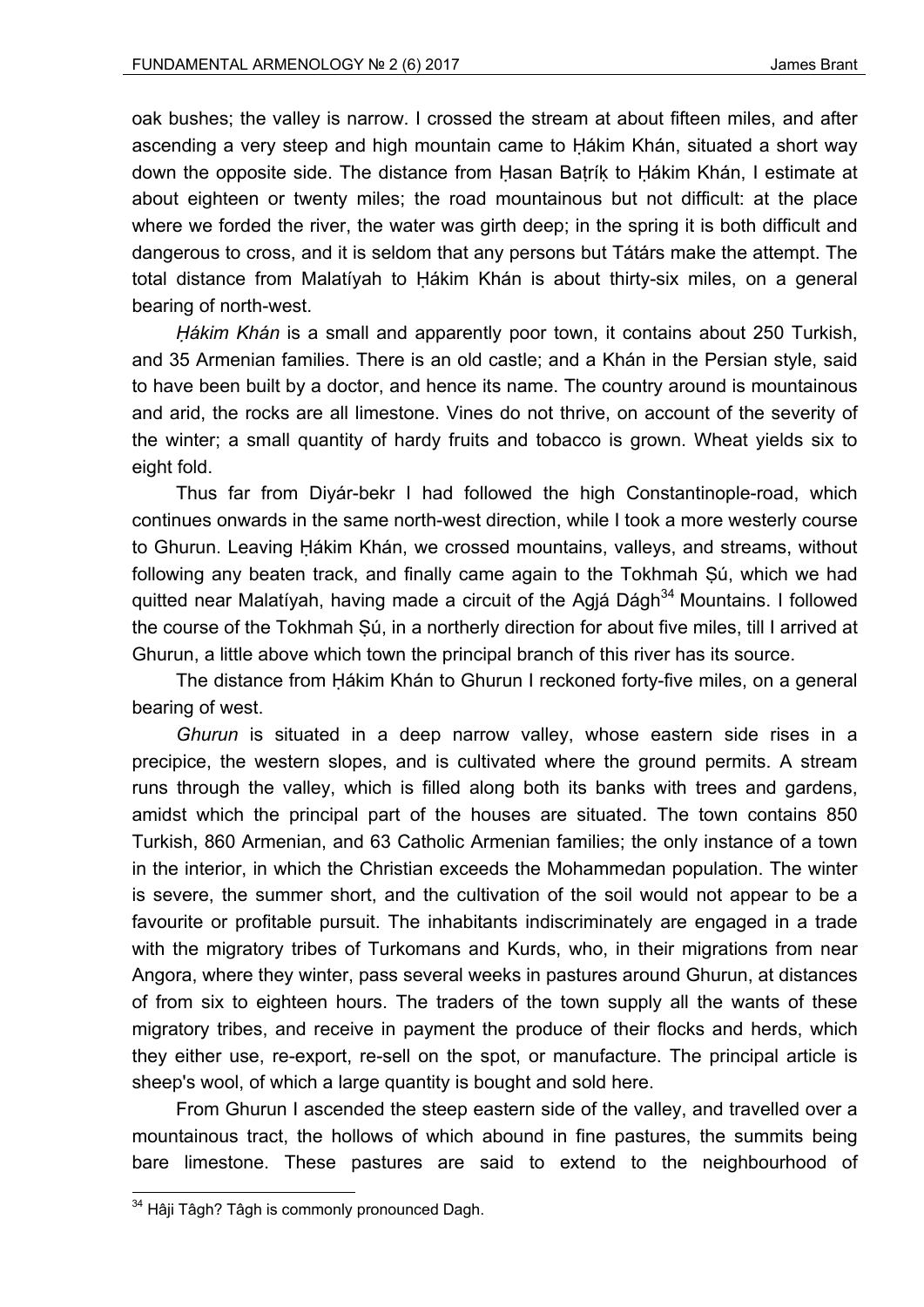Kaïsariyyeh.<sup>35</sup> In spring they are luxuriant, but they were now dried up, having been in the early part of the year fed down by the herds and flocks of the Kurds.

*Manjelik*, at 25 miles from Ghurun, in a northerly direction, is a small village, and the only one on the road; it formerly contained above 100 families, but all the Turks abandoned it from the depredations of the Kurds, and 15 Armenian families only now remain, induced to do so by the presence of a very ancient church dedicated to Saint Thórós, which is a place of pilgrimage and of peculiar sanctity. Here is much more land than the inhabitants have the power to cultivate, and they occupy only the best, and that nearest the village, which is situated in a valley watered by a small rivulet, and the land appeared good; wheat yields ten to twelve fold. The climate is extremely rigorous in winter, and a great deal of snow falls, the summers are short and not warm, though the grain produced is very fine; the peasants are well supplied with butter from their herds, and wool from their flocks, but their butter and grain are mostly consumed by guests, who frequently do not pay for their entertainment. I lodged in a house belonging to four brothers, all of whom had received five wounds each, in defending themselves and their property against Kurdish aggression. Páshás and Āghás did not vex them much, because the village is the only one between U'lásh and Ghurun, a distance of 54 miles, which would be totally impassable in winter for caravans without the shelter afforded here; and a fear of the inhabitants abandoning a post so essential to the communications, prevented their experiencing the usual quantum of vexation and spoliation.

From Manjelik to U'lásh, a distance of about thirty miles on a a general bearing of north by west, the same sort of pastures are to be found as described from Ghurun to Manjelik, without however a single village; but there did not appear to me any other impediment to both villages and cultivation than the depredations of the Kurds.

*U'lásh* is inhabited solely by Armenians, and contains sixty families. It stands about eighteen miles south-west of Sívás. The soil is deep and rich, wheat yielding ten to twelve fold. In a hollow in the plain, which is filled to the depth of a foot or two with water in winter, but was now dry, were incrustations of salt. The people appeared to be very much at ease in their circumstances.

On the road from hence to Sívás there are two large salt-works: the salt is procured from springs; the surrounding country is supplied from them, and the government is said to derive considerable revenue from the works, which belong to it. The country from U'lásh till L reached the plain of Sívás was mountainous, not entirely without cultivation, but I did not pass any village.

*Sívás*<sup>36</sup>*,* situated in a plain from four to six miles in breadth by perhaps sixteen to twenty in length, is remarkable for producing good crops of grain of a very superior quality. The plain is watered by the Kizil lrmá $k^{37}$ , which though not remote from its

<sup>&</sup>lt;sup>35</sup> Kaïsar, for Kaïșsariyyeh, is only used by the common people.<br><sup>36</sup> Sívás is on the site of the ancient Sebaste, and is capital o Г the Pásháliķ (Eyálet) of the satne name.-ED**.** la Armenian Sepasdia, Sevasdia, and vulgarly *Sevasd.*

 $37$  Red River (Halys).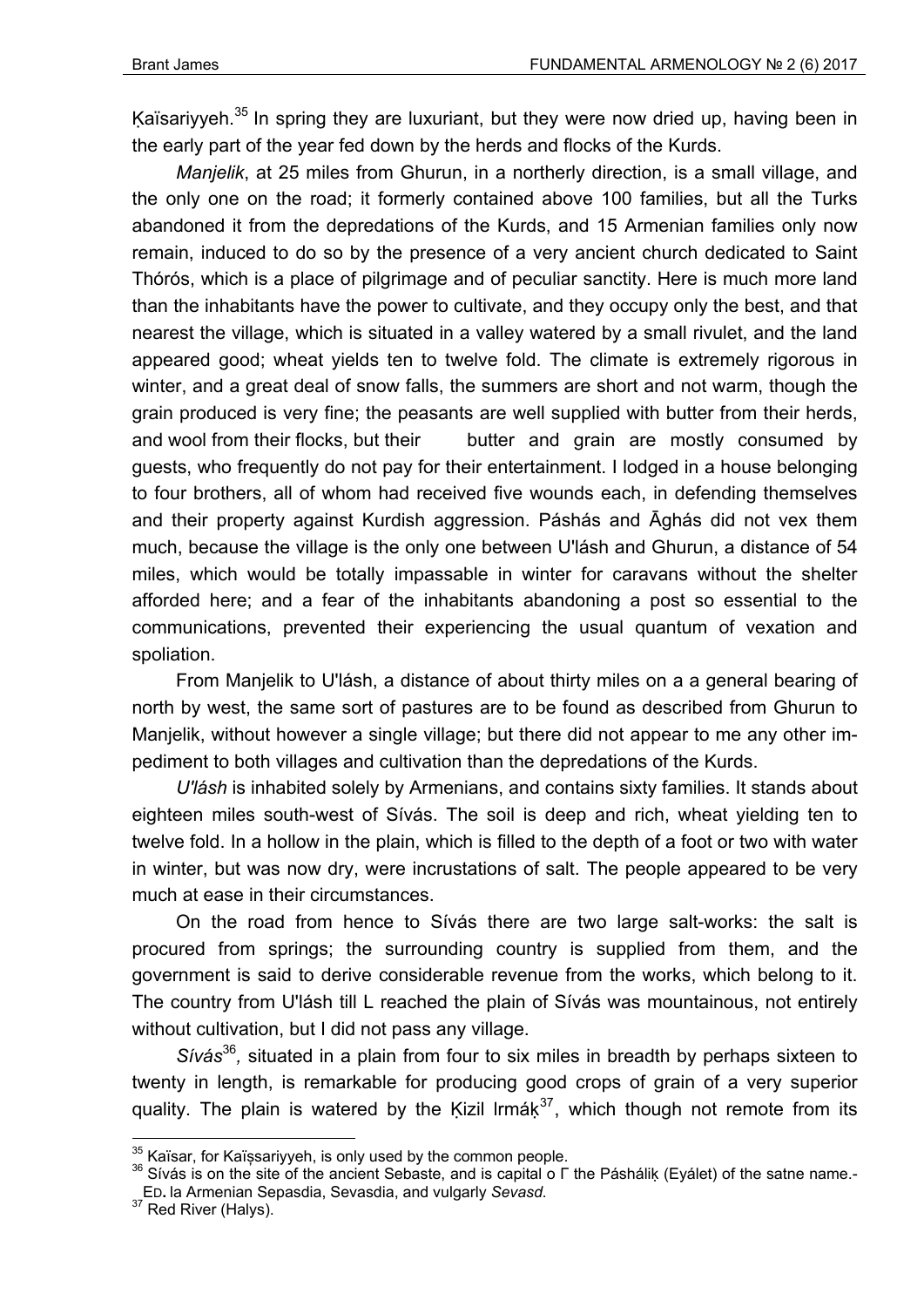1

sources, is here a considerable stream, and within a distance of five or six miles has two broad stone bridges over it. Timber for building and fuel is brought down by it, from the forests in the mountains in which the river rises. The climate is severe though remarkably healthy.

The town covers a large area, but within it are many ruins; it contains about 5000 Turkish and 1200 Armenian families.

Many of the old mosques and kháns prove the town to have been once under Persian dominion.

The position of Sívás is a very excellent one for an important commercial city. The access to it from the Black Sea is easy, and has been facilitated by the military road made by Reshíd Mohammed Páshá. It is situated in the centre of a district abounding in the first necessaries of life, and of a country which would require extensive supplies. The route by Sívás is certainly the best to reach Malátíyah, Kharpút, and Diár-bekr, and I may add Baghdád.

The bázárs are extensive and the kháns numerous, both being well, supplied with goods.

From Sívás, after quitting the plain, the road crosses a country abounding in extensive plains, separated by ranges of mountains generally of a low elevation. The distance to Kaïsariyyeh is about eighty-four miles in a direction nearly south-west. The plains are well cultivated and the country better peopled than most other parts; the soil is fertile, and wheat yields a return of from ten to sixteen fold.

I reached Kaïsariyyeh two days after it had been visited by an earthquake, and I found it nearly deserted. The inhabitants had taken refuge in the villages, or were outside the town under tents. It was fortunate that the calamity occurred at a period of the year when so many of the inhabitants reside in the country, or the loss of life would have been more considerable. About 150 persons were killed in the town, and it was calculated that in the villages about 400 perished. Many houses were shaken down, and scarcely one escaped damage.

*Kaïsariyyeh*, the ancient Cæsarea<sup>38</sup>, is situated at the foot of the mighty and constantly snow-capped Mount Erjísh (Argæus) rising probably to the height of 10,000 feet above the sea<sup>39</sup>; the ruins of a more ancient town are close by, which was destroyed by an earthquake. The city is surrounded by a wall quite dilapidated, and has a castle within, on the same level as the city; neither could offer any resistance to cannon. In the environs, as well as within the town, there are many buildings which bear evidence of a Persian occupation.

 $38$  Capital of Ancient Cappadocia, and then called Mazaca; afterwards changed to Cæsarea, in the time of

Tiberius. -ED. In Armenian, Mazhag or Mishag, from its founder Meshag.<br><sup>39</sup> In the year 1834, a gentleman from the United States, travelling in this country, ascended Mount Erjísh; he was accompanied by guides, and they reached the summit in safety. In descending, the traveller, against the advice of his guides, took what appeared to him a shorter path; the rest of the party followed the track of their ascent. The unfortunate gentleman fell, and was so severely hurt, that, although his comrades conducted him alive to the village where he resided, he soon died of the injuries he had received.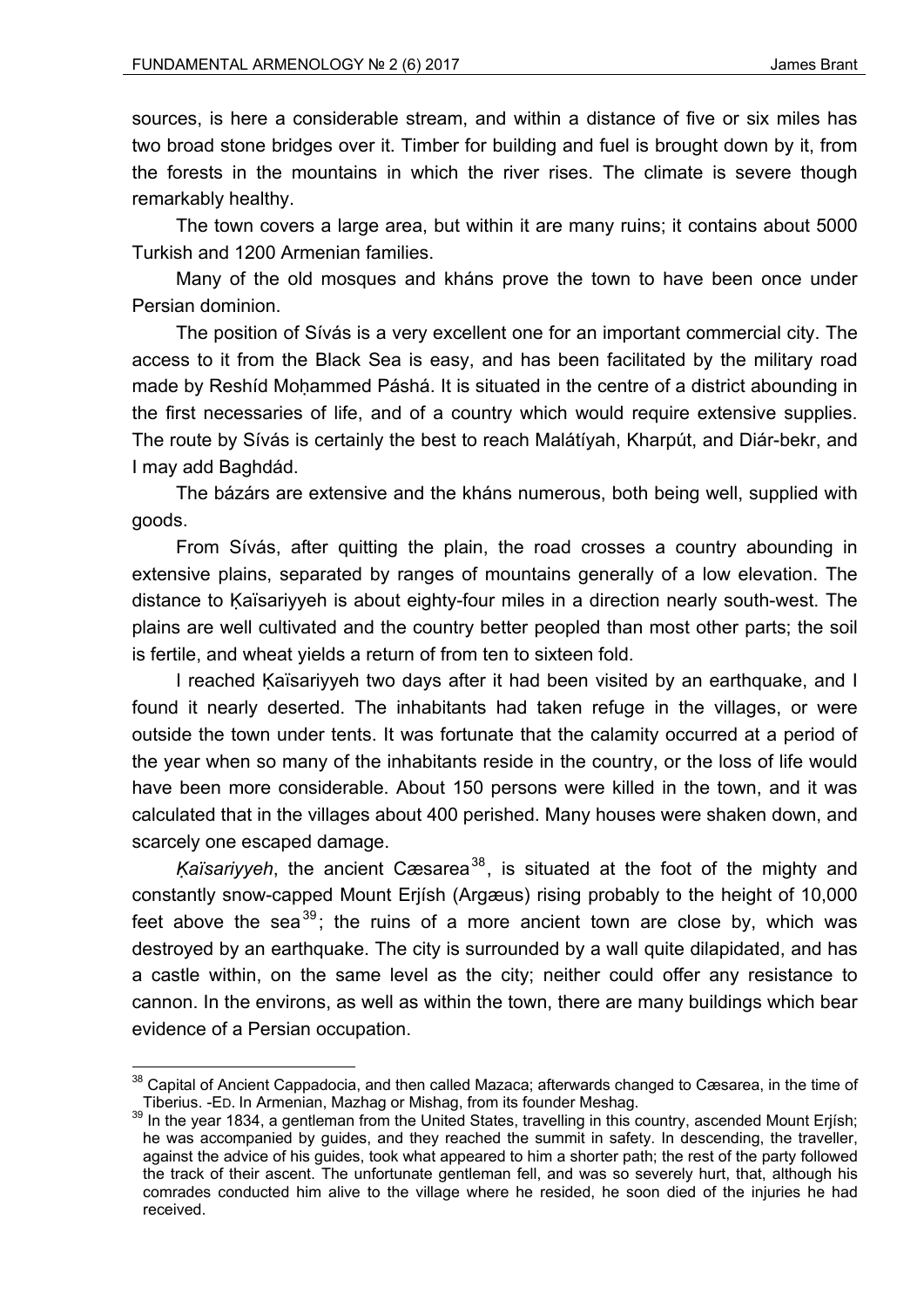The climate is warm in summer and not severe in winter, yet it is not reckoned very healthy. There are to be found here the productions of a warm climate, as melons, figs, pomegranates, grapes, &c. The plain did not strike me as either fertile, or well cultivated, except just around the town. The base of the mountain is covered with gardens, which produce fruits and the yellow berry  $40$  used in dyeing, for which Kaïsariyyeh is so celebrated.

The mountain supplies timber for building, firewood and charcoal, all which are reasonable in price. The town contains 8000 houses - 5000 Turkish, 2500 Armenian, and 500 Greek. The villages in the neighbourhood are large and populous, and the Christian inhabitants display their riches and luxury in their country residences more than in any other part of Turkey.

This is the principal commercial mart in the central part of Asia Minor; its natives are remarkable for their enterprise and activity, and they are found assiduously following their pursuits in the remotest corner of the empire. Of late years the importance of the place has very much declined, owing to the insecurity of the country on account of the Kurds.

The central part of Asia Minor is generally deficient in wood, for except in some of the recesses of the mountains, where scattered forests may be found, scarce a tree is to be seen throughout the country. Dried cowdung is the fuel principally used in cities by the poorer classes, and universally so by the villagers.

Throughout Asia Minor it is very usual to find rye growing among wheat, but I never saw a whole field of rye.

The distance from Kaïsariyyeh to Yúzgát<sup>41</sup> I reckon about 96 miles on a general bearing of north by west. The country is neither fertile, populous, nor well cultivated, but there are parts in which both villages and cultivation are found, and without doubt this would be the case more generally, were it not for the Kurds, those destroyers of everything like civilization.

Twice during this part of my route I fell in with bands of Kurds; the villagers were all obliged to watch their fields during the night, lest the sheep and cattle should be turned into them, or the grain which was cut should be carried away. In the spring migration of the Kurds, the young crops are often eaten by their sheep, which are so numerous that a field is speedily cleared, and thus the poor peasant's hopes of a harvest are totally destroyed, or perhaps his crops, which had escaped the danger in spring, are reserved only to be plundered in the autumn.

At *Boäslian*, a village on the road, a great deal of nitre is produced. The soil is strongly impregnated with it.

<sup>1</sup> 40 Rhamnus infectorius.

<sup>41</sup> Yúz-ḳát, *i.e.* hundred roofs? It is spelt Yuzghat by M. Lapie, and was not known to Major Rennell. There are several different and nearly parallel routes from Angora to Tókát.-F. S.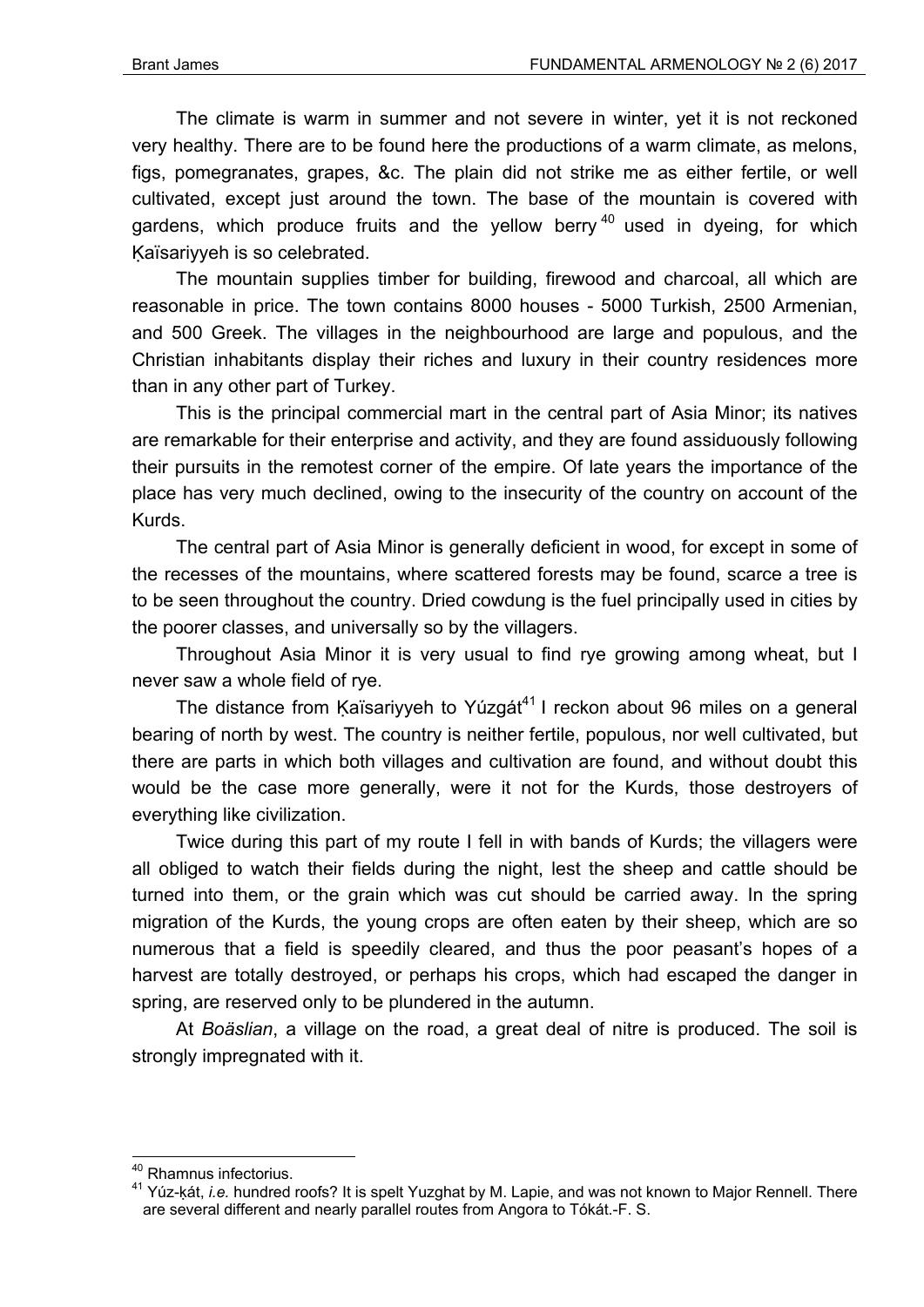The land here is very arid, and wheat only yields five fold: indeed the whole tract from Ḳaïsariyyeh to Yúzgát is one of the least productive parts of Asia Minor, and as deficient in trees as all the high land of Armenia.

*Yúzgát* grew into importance under the fostering care of the Chapán O'ghlú family, who fixed their residence here, and from an insignificant village it became a considerable and flourishing town. It is the neatest and cleanest I saw in Turkey, and is walled. There were some guns to protect the gates, but when the family were removed, the guns were conveyed to Constantinople. The walls served only to protect the inhabitants from the attacks of marauders or irregular troops. The town is in a narrow valley, and is commanded on all sides.

The founder of the Chapán O'ghlú family was a petty Turkomán chief, who by superior address and courage raised himself to the rank of a powerful Dereh Bey, commanding a district which extended over a great portion of Anatolia, and might be called a small principality, which he ruled with sovereign sway. The family maintained its position for two generations, but the third generation were created páshás, removed from their hereditary possessions, and from that moment lost their influence, while their riches became the prey of the Sultán and his court. The father of the present generation was a liberal and magnificent chief, and he spent his princely revenues in supporting his station with dignity and boundless hospitality. Yúzgát is now governed by a rapacious Musellim,<sup>42</sup> and having no manufactures, arid no other produce than grain, is reduced to an insignificant provincial town, while the inhabitants regret their former munificent lords.

A little to the right of the direct road to Tokát from Yúzgát, and about thirty or forty miles from the latter, there is an argentiferous lead mine, called Ak Dágh Ma'den<sup>43</sup>, from the mountain in which it is situated. I saw the director at Yúzgát, and he informed me that about 300 families were employed in the various operations connected with the mine; that since he had the direction it had produced considerably more silver than before, and that he believed a more scientific method of mining would be the means of extracting a much greater quantity of ore at less expense.

I think the quantity of silver he stated to have sent to Constantinople was 300 okes, or 825 lbs., valued at about 3000l. sterling.

From Yúzgát I made an excursion to visit some ruins, which were stated to be very extensive, and never to have been visited by any European. They lay in the direction of Boghaz Keuj, which I had determined to visit, as near it are some ruins and sculptured rocks, which had been discovered by M. Texier the preceding year. I reached the small village of Netiz, which is three hours from Yúzgát in a north-westerly direction. In the village itself are numerous blocks of marble, used in the construction of the cottages, and many of them have letters and words cut on them. In the burying-ground of the village are innumerable marble fragments of columns, and various parts of ancient buildings. There were two funeral inscriptions, of the Christian era, proved by the names

<sup>1</sup> <sup>42</sup> Governor.

<sup>43</sup> White-Mount-Mine.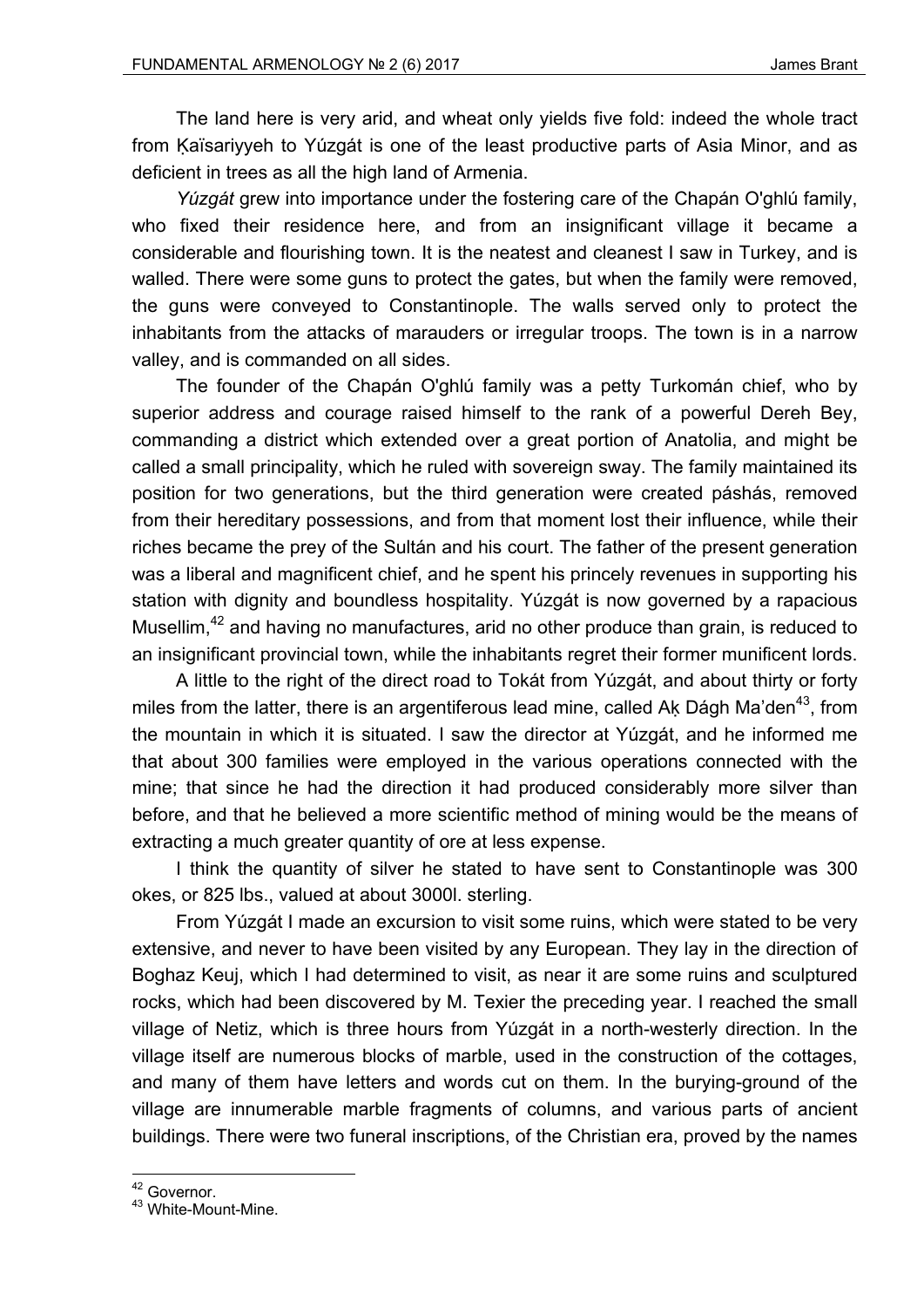1

as well as by the form of the letters. On a conical hill near, called by the villagers the Castle, were two pieces of marble which had been discovered; they formed part of the coronice of a roof, and were handsomely sculptured. They had fallen together, and were still united; evidently showing that they must have belonged to a building on the spot. At the foot of this conical hill had been excavated the remains of a building, formed of large stones, which had been faced with marble. So small a part was excavated, that the purport of the building could not be ascertained. From another conical hill in face an immense quantity of marble blocks had been excavated, and used in building a mosk at Yúzgát. Not far from thence were some stones of immense size, which apparently have formed the posts of a gate and partly of a wall. The natives told me they found medals, but I could not procure any from them; they said they did not preserve them, as they were only copper. From this place I directed my course to Boghaz Keuj, which was about four hours distant. I reached it late in the evening; next morning I hired a guide, and visited, first the sculptured rocks, which are about a mile and a halt from the village. This is a natural inclosure of immense masses of limestone rock, from forty to fifty feet high, apparently fallen from the mountains immediately above, and have assumed the form of a parallelogram, of twenty yards long by ten wide, on which are sculptured figures. They have been in many parts nearly obliterated by the effects of the weather; in some parts, however, the objects are quite distinct. The long line of smaller figures is about three feet in height, then come five larger figures; there are two principal ones joining hands. One of them is backed by three others, and all are standing on the backs of animals. Then comes a line of smaller figures, and at the end, on a rock by itself, is the principal figure standing on two mountains, and holding in its right hand an emblem like an Egyptian symbol of eternity - a circle with wings.

Monsieur Texier has made some beautiful drawings from these interesting remains, but they give you an idea of a greater degree of preservation than the figures are in.

From thence I crossed over a ravine, and at the distance of half a mile came to the site of a vast building. The lower foundations alone exist, but sufficient to trace the plan, which is in the form of a parallelogram. The stones are of great size, and are rough externally. Around the hills are remains of walls, buildings, and gates, but in a very dilapidated state, and of a very rough construction. Both these ruins are worthy the examination of an antiquarian, to which title I have no pretensions<sup>44</sup>.

The distance from Yúzgát to Tóḳát is about 100 miles, in an east-north-east direction. The country is a succession of plains separated by low hills. The plains are well peopled and well cultivated, entirely bare of trees, but they are as productive in grain as any I had seen. The climate is moderate in summer, and cold in winter. Wheat was said to yield, in the most fertile parts, ten to twelve-fold, and in others seven to eight-fold. I met with some tribes of Turkománs which do not migrate; they encamp in

 $44$  I should have examined these ruins more thoroughly, but I was told at Erz-rúm, by a companion of M. Texier, that a full account of the ruins had been published at Paris.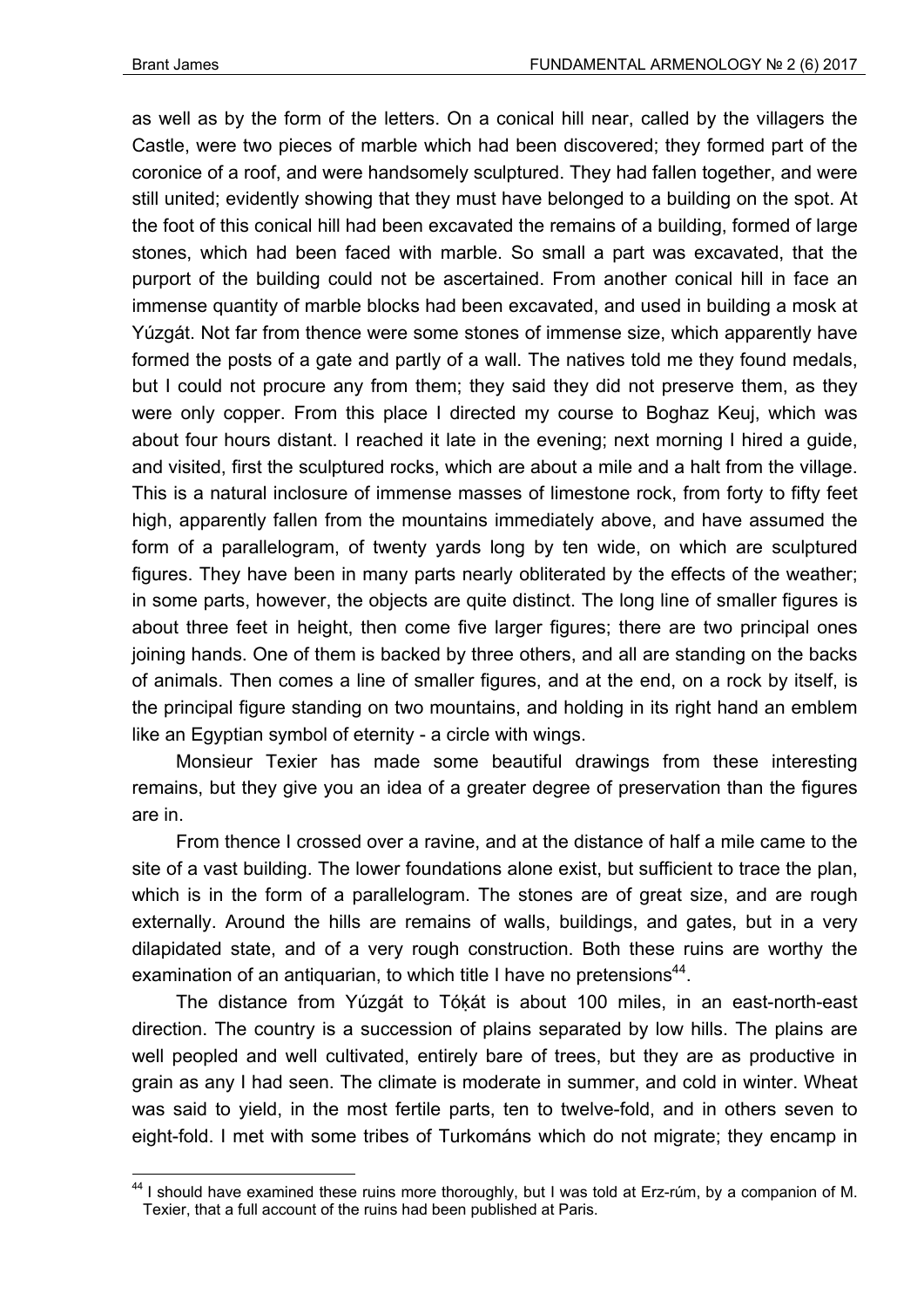the open plains from spring to autumn, and in winter retreat to some sheltered nook on the edge of the plain, building walls against the declivity of a hill and covering them with their tents, as a roof. They are not rich, do not plunder boldly, but are addicted to pilfering. The plains are well watered by small streams.

*Ard Ovah45,* the last great plain before reaching Tóḳát, contains about seventy villages, and produces an incredible quantity of grain.

After quitting this plain I came to a mountainous tract with less cultivation and more thinly inhabited, which finally led me through a long, steep, narrow and rocky defile, down to Tóḳát.

*Tóḳát <sup>46</sup>* is placed at the mouth of the defile, which widens a little on approaching the city, on the bank of a small stream, but so surrounded on three sides, by lofty mountains, that the heat concentrated in the narrow valley rendered the place, while I was in it, intolerable. The valley from about three miles above the town is filled with gardens and vineyards, and a number of rills of water run through it. The town is not esteemed healthy, autumnal fevers being very prevalent. It contains 6730 families, of which 5000 are Turks, 1500 Armenians, 30 Roman Catholics, 50 Jews, and 150 Greek. The Armenians and Catholics are in general very rich, or at least the wealthiest persons are to be found among them.

As a commercial mart, the importance of Tóḳát has passed away, the numerous fine kháns are empty, and there did not appear any symptoms of its being an active commercial city. The roads from thence to Constantinople and to Sámsún are very excellent. The military road from Sámṣún to Kharpút passes through it.

From Tóḳát I bent my course to Trebizond with all possible dispatch, in order to meet the Right Honourable Henry Ellis there; and as I stopped only to rest and change horses, I had but little leisure to make inquiries on the road.

The line of road from Tóḳát takes an easterly direction running parallel to the Black Sea, amidst the ranges of the mountains which rise from the plains of Jáník, and which are scarcely lower than the central table-land of Asia Minor; the mountain contains large forests; many fine plains exist, and they are tolerably well peopled and cultivated. There are some considerable towns and numerous villages. The whole tract lies out of the route of Kurd migration, and there is consequently no want of security; altogether it is a beautiful, fertile, and prosperous portion of Asia Minor.

*Níksár* is distant about 27 miles east of Tóḳát: between them a range of wellwooded mountains intervenes. Níksár contains a population of about 1000 houses; it is situated on the eastern side of a very extensive and remarkably rich plain, watered by the very considerable river of Chár-shambah. Rice is cultivated extensively in the plain. The town is situated amidst a forest of fruit-trees. The climate is warm. There are the remains of the old Roman<sup>47</sup> town wall, and of a castle of the same period.

 $45$  Back-plain," pronounced Art-ova. The Turks throw the emphasis on the last syllable, and pronounce final soft consonants hard.-F. S.

<sup>&</sup>lt;sup>46</sup> From the Armenian Evtogia (Eudocia).<br><sup>47</sup> Neo-Cæsarea, *i. e.* New Cæsarea.-ED.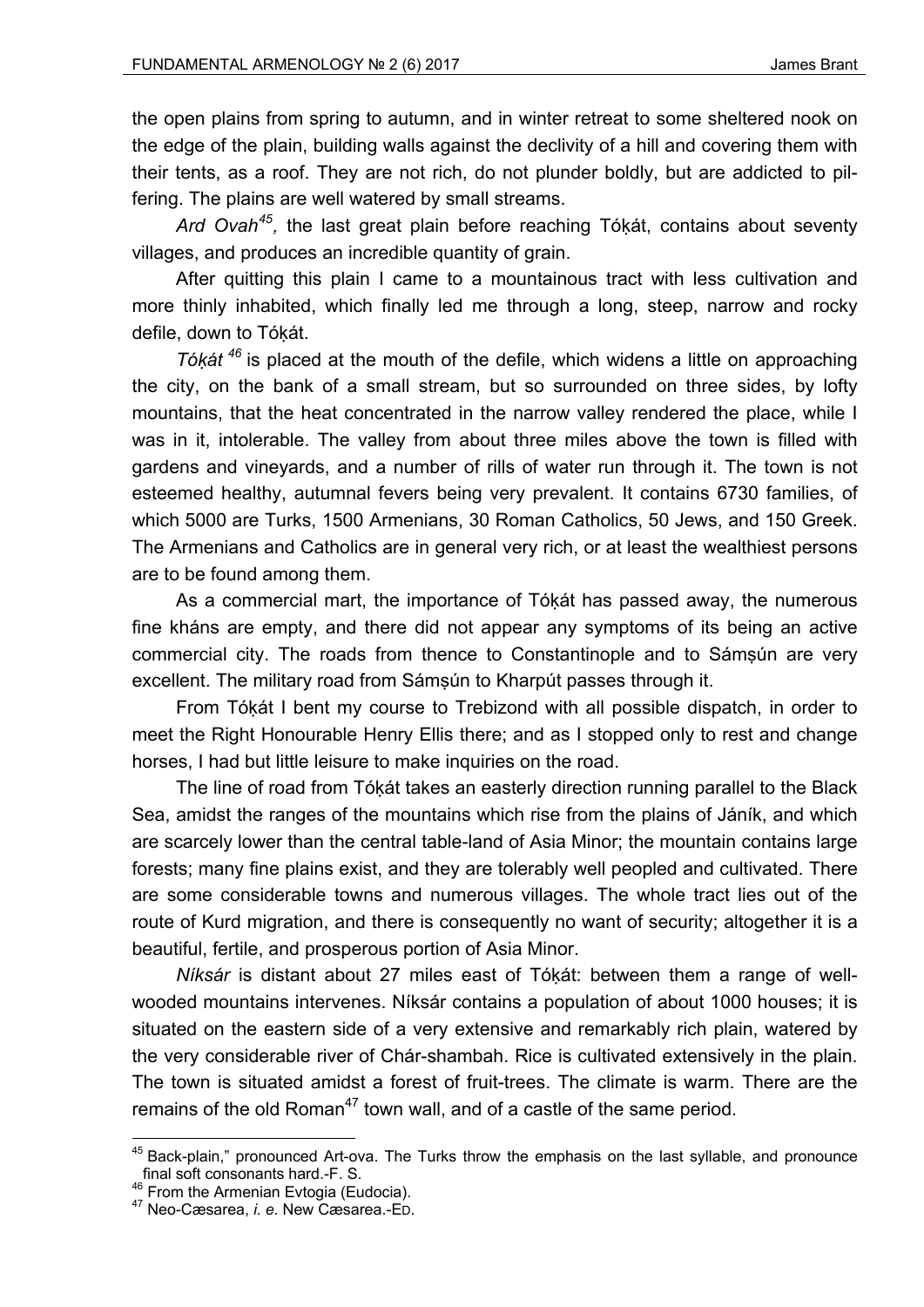From Níksár the road ascends a very lofty range of mountains. The summit is far above the region of trees, and must be above 6000 feet high; crossing this, we continued among the mountains at a little lower elevation, and among forests and meadows, until we descended once more at Kuleh-hisár to the Chár-shambah Sú, along the banks of which the road continues until it quits them to ascend to the town of Kará-hisár, the position of which is very elevated.

*Ḳará-ḥiṣár<sup>48</sup>* is distant from Níksár about 70 miles; it contains 2500 houses, and has a considerable trade with the coast and the interior. Kerahsún is the port on the Black Sea with which its communications are most active, and is distant about 60 miles. There is an old castle on the summit of the isolated mountain, around which the town is built. Near this town there are extensive mines of rock-alum, from which the town takes the distinctive appellation of Shebb-kháneh<sup>49</sup>, there being several other cities in Turkey called Ḳará-ḥiṣár, or Black Castle.

At a small village called Uleh, in the district of Shírván, 48 miles east of Kará-hisár, I left the high eastern road leading through Erz-rúm, and turned northward towards Trebizond. Between Uleh and Gúmish-kháneh the mountains are more steep and difficult than any I had seen in Asia Minor, except in the Ajerah Valley.

*Gúmish-kháneh*<sup>50</sup>, a town on the banks of the river Kharshút, has grown up around the mines of argentiferous lead in the neighbourhood. The mines were once rich in silver, but the produce now is very small. The system pursued by the government, rather than the want of ore, has occasioned the falling off of the produce. At one time there were 40 furnaces in full employment, there are now only two.

The whole district abounds in ores of copper and lead; few mines are worked, and those which are produce little to the government, from the ruinous system of management pursued.

It is difficult, upon a hasty and extensive journey like this, to give a very accurate or concise summary of the different points I endeavoured to investigate.

The central table-land of Armenia is a fertile corn country, and abounds also in pastures. The slopes of the mountains supporting this table-land are wooded, and the plains at their base rich. The climate on the shores of the Black Sea is temperate, on those of the Mediterranean extremely hot, while in the central parts it is cold, on account of their great elevation. The country is throughout well watered with streams. The passes from the coast to the interior are difficult and easily defensible.

The population is scanty: the greatest portion of the inhabitants are Turks, who find employment as soldiers, civil functionaries, cultivators, merchants and artisans. The next in number, or perhaps not inferior to the Turks, are the Kurds, who live in separate tribes, and wander with their sheep and cattle over the country, from the mountains to the plains, according to the seasons, for the sake of pastures, without, in general, other

 $^{48}$  Black Castle.

<sup>&</sup>lt;sup>49</sup> Shebb-kháneh, the alum-office, or alum-works.

<sup>&</sup>lt;sup>50</sup> Silver-works.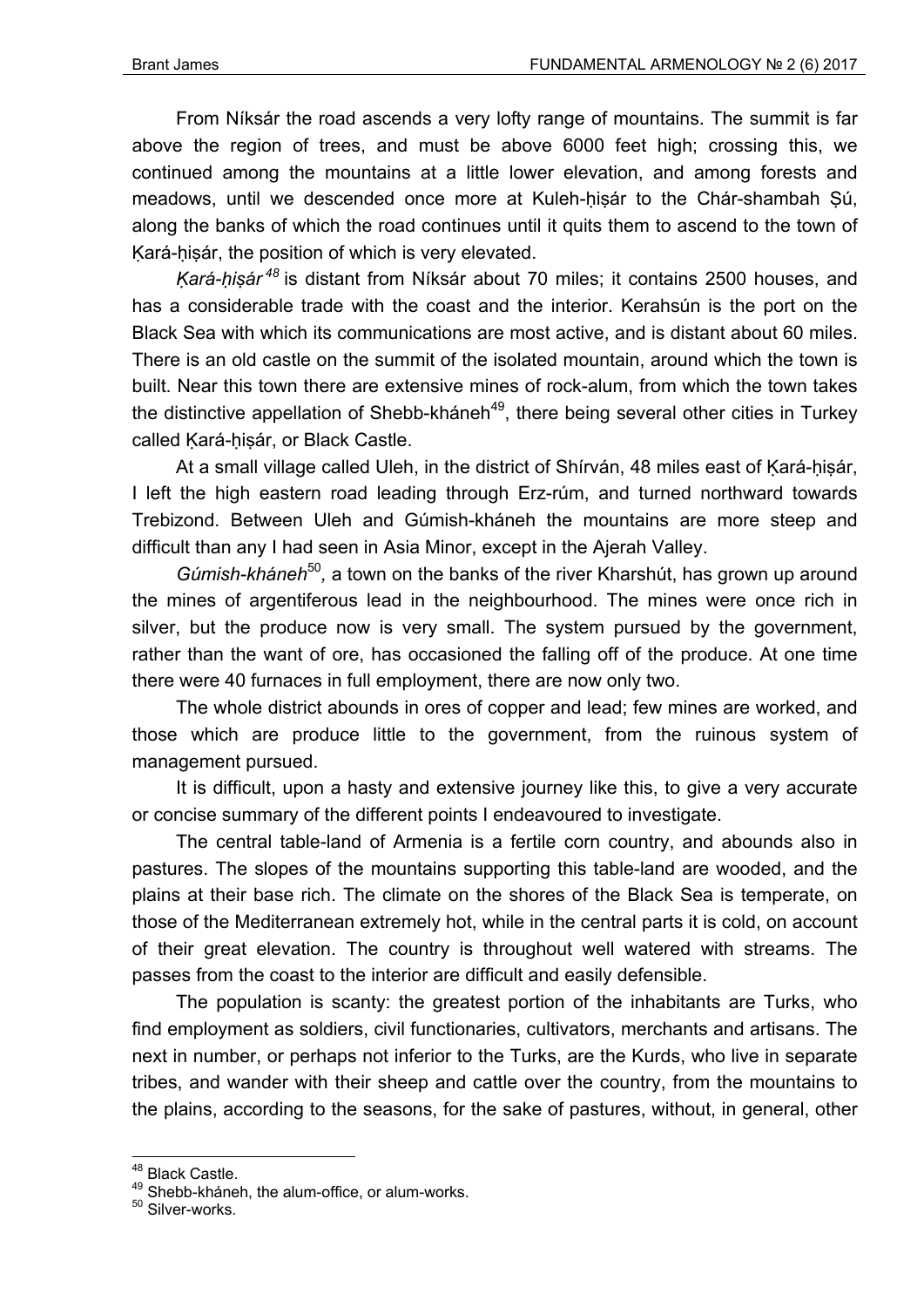habitations than their tents. They are warlike, always wear arms, are addicted to plunder, and have been, until lately, scarcely more than nominally dependent on the Sulṭán. It is the object of Reshíd Mohammed Páshá's operations to reduce them to a more complete obedience.

The Armenians, the original inhabitants, are generally engaged in commercial pursuits in the towns, or are cultivators of the land; they are prohibited from carrying arms, and are not called upon to act in the capacity of soldiers or civil functionaries. They are Christians, and I estimate they may form about one-third of the number of the Turkish, and one-seventh of the whole population.

Besides the above, there are in various parts of Asia Minor a few tribes of Turkománs, the remnant of the conquerors who overran the country. They still preserve their pastoral habits, and very much resemble the Kurds.

The roads are merely tracks formed by the constant passage of travellers and of caravans; they are numerous, and in general sufficiently well marked. In the mountains they are always the same, but in the plains they frequently vary their course, according to the changes which occur in the cultivation of the land. The only exception is the military road lately made by Reshíd Mohammed Páshá, from Șámṣún to Diyár-Bekr, a distance of nearly 400 miles, for the transport of his artillery.

The raw productions of the country are grains of various kinds, wool of sheep and goats, silk, gall-nuts, hides, skins, and gums.

The mines yield copper, lead, silver, iron, alum, and salt.

There is a good deal of manufacturing industry, and various articles are made both of cotton and wool, which are partly consumed in the country, and partly exported to Georgia and the Crimea.

By a series of barometrical observations in the city of Erz-rúm during the month of December, 1830, registered generally twice a day, we have-

| English inches. |             |       | Thermom,            | Fahrenheit         |
|-----------------|-------------|-------|---------------------|--------------------|
|                 |             |       | attached.           | detached.          |
| Highest 24.776  |             | $-40$ | $-17^{\frac{1}{2}}$ | Dec. 16, at 9 A.M. |
| Owest           | 24.552 - 47 |       | - 33                | $21,$ ,            |
| Mean            | 24.620      | - 44  | $-26\frac{1}{3}$    |                    |

during which month the mean of 31 double observations at Trebizond gave, Barometer 30.038 - 55.8 - 56.2

If these observations may be relied upon (and there is no reason to doubt them), the height of the plain of Erz-rum above the sea cannot exceed from 5000 to 5300 feet, and which, we have very little doubt, will be found near the truth.

## \_\_\_\_\_\_\_\_\_\_\_\_\_\_\_\_\_\_\_\_\_\_\_\_\_\_\_\_\_\_\_\_\_\_\_ **ITINERARY.**

From Trebizond to Batúm the distance is 60 hours, or as many leagues. It can only be performed in boats; there are no practicable roads.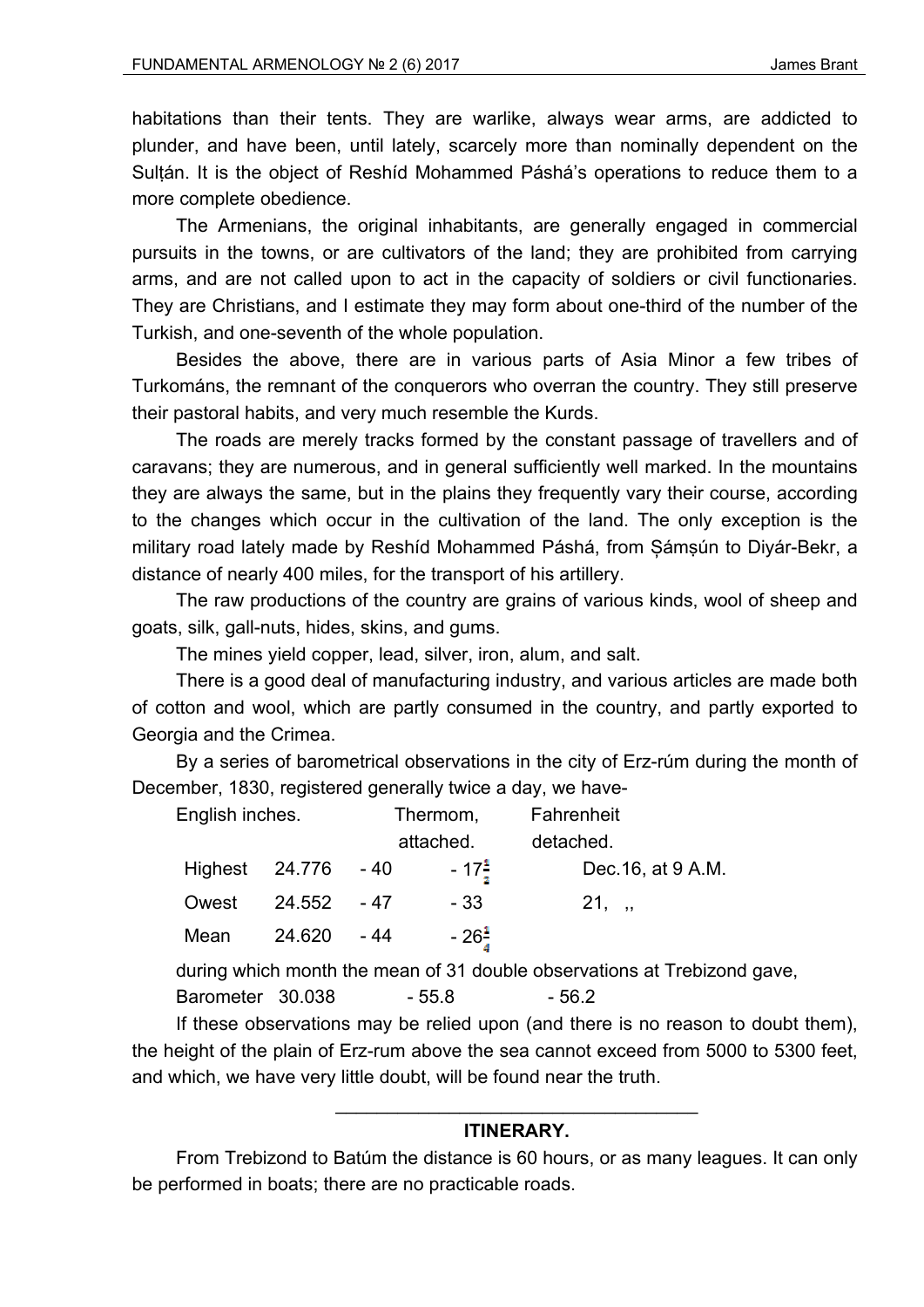## From Batúm to

|             | Hours.         |
|-------------|----------------|
| Chórúksú    | 4              |
| Jaghat      | 5              |
| Didewaghi   | 7              |
| Akho        | 7              |
| Kulah       | $\overline{7}$ |
| Danesvorola | 5              |
| Digwir      | 9              |
| Louramel    | 5              |
| Ardahán     | 8              |
| Kars        | 16             |
|             |                |

There are no regular posts on this route, and the distances are stated as paid for. Sometimes they could not be performed in the number of hours, on account of bad roads and bad horses.